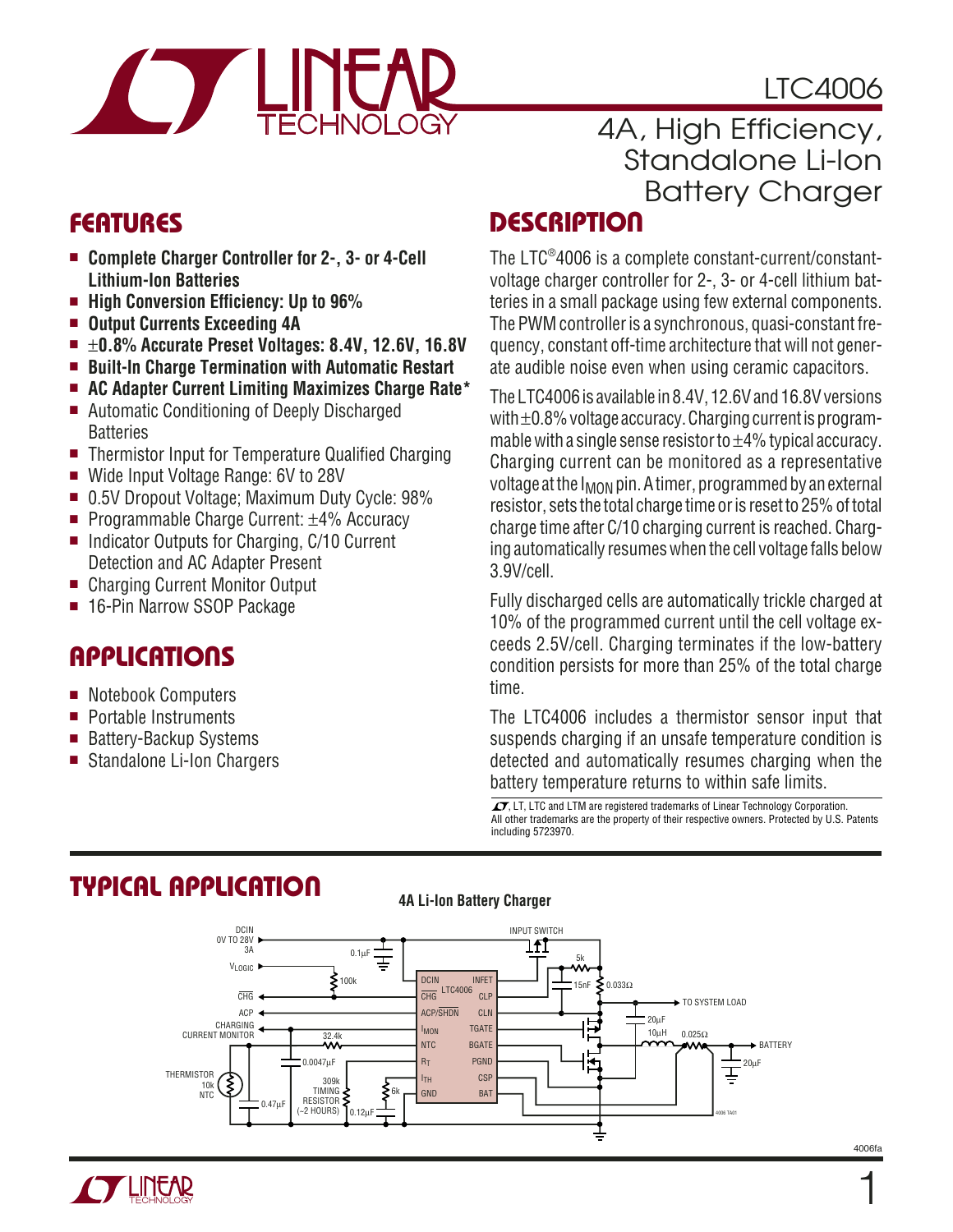#### **(Note 1)**

| Voltage from DCIN, CLP, CLN, TGATE, INFET,     |
|------------------------------------------------|
|                                                |
|                                                |
|                                                |
|                                                |
|                                                |
| <b>Operating Ambient Temperature Range</b>     |
|                                                |
| Operating Junction Temperature  −40°C to 125°C |
|                                                |
| Lead Temperature (Soldering, 10 sec) 300°C     |
|                                                |

# **ABSOLUTE MAXIMUM RATINGS <sup>W</sup> <sup>W</sup> <sup>W</sup> <sup>U</sup> PACKAGE/ORDER INFORMATION <sup>U</sup> <sup>W</sup> <sup>U</sup>**



Consult LTC Marketing for parts specified with wider operating temperature ranges.

### **ELECTRICAL CHARACTERISTICS**

**The** ● **denotes specifications which apply over the full operating** temperature range (Note 4), otherwise specifications are at T<sub>A</sub> = 25°C. V<sub>DCIN</sub> = 20V, V<sub>BAT</sub> = 12V unless otherwise noted.

| <b>SYMBOL</b>    | <b>PARAMETER</b>                          | <b>CONDITIONS</b>                                                                                                                  |                | <b>MIN</b>                                             | <b>TYP</b>                                 | <b>MAX</b>                                             | <b>UNITS</b>                         |
|------------------|-------------------------------------------|------------------------------------------------------------------------------------------------------------------------------------|----------------|--------------------------------------------------------|--------------------------------------------|--------------------------------------------------------|--------------------------------------|
|                  | <b>DCIN Operating Range</b>               |                                                                                                                                    |                | 6                                                      |                                            | 28                                                     | $\vee$                               |
| $I_{DCIN}$       | <b>DCIN Operating Current</b>             | Sum of Current from CLP, CLN, DCIN                                                                                                 |                |                                                        | 3                                          | 5                                                      | mA                                   |
| <b>VTOL</b>      | <b>Voltage Accuracy</b>                   | (Note 2)<br>LTC4006-6<br>LTC4006-6<br>LTC4006-2<br>LTC4006-2<br>LTC4006-4<br>LTC4006-4                                             | ●<br>$\bullet$ | 8.333<br>8.316<br>12.499<br>12.474<br>16.665<br>16.632 | 8.4<br>8.4<br>12.6<br>12.6<br>16.8<br>16.8 | 8.467<br>8.484<br>12.700<br>12.726<br>16.935<br>16.968 | $\vee$<br>V<br>V<br>V<br>$\vee$<br>V |
| $I_{\text{TOL}}$ | Current Accuracy (Note 3)                 | $V_{CSP} - V_{BAT}$ Target = 100mV<br>$V_{BAT} = 11.5V (LTC4006-2)$<br>$V_{BAT}$ = 7.6V (LTC4006-6)<br>$V_{BAT} = 12V (LTC4006-4)$ |                | $-4$<br>$-5$                                           |                                            | 4<br>5                                                 | $\frac{0}{0}$<br>$\frac{0}{0}$       |
|                  |                                           | $V_{BAT}$ < 6V, $V_{CSP} - V_{BAT}$ Target = 10mV                                                                                  |                | $-60$                                                  |                                            | 60                                                     | $\%$                                 |
|                  |                                           | $6V \leq V_{BAT} \leq V_{LOBAT}$<br>$V_{CSP} - V_{BAT}$ Target = 10mV                                                              |                | $-40$                                                  |                                            | 40                                                     | $\frac{0}{0}$                        |
| $T_{\text{TOL}}$ | <b>Termination Timer Accuracy</b>         | $R_{\text{RT}} = 270k$                                                                                                             |                | $-15$                                                  |                                            | 15                                                     | $\%$                                 |
| <b>Shutdown</b>  |                                           |                                                                                                                                    |                |                                                        |                                            |                                                        |                                      |
|                  | <b>Battery Leakage Current</b>            | $DCIN = OV$<br>$DCIN = OV$<br>DCIN = 20V, $V_{\overline{\text{SHDN}}}$ = 0V, $V_{\text{BAT}}$ = 12V                                | $\bullet$      | $-10$                                                  | 20<br>25<br>$\mathbf{0}$                   | 35<br>45<br>10                                         | μA<br>μA<br>μA                       |
| <b>UVLO</b>      | Undervoltage Lockout Threshold            | DCIN Rising, $V_{BAT} = 0V$                                                                                                        |                | 4.2                                                    | 4.7                                        | 5.5                                                    | $\vee$                               |
|                  | Shutdown Threshold at ACP/SHDN            |                                                                                                                                    |                | $\mathbf{1}$                                           |                                            | 2.5                                                    | $\vee$                               |
|                  | <b>DCIN Current in Shutdown</b>           | $V_{\overline{\text{SHDN}}}$ = 0V, Sum of Current from CLP,<br>CLN, DCIN                                                           |                |                                                        | $\overline{2}$                             | 3                                                      | mA                                   |
|                  | <b>Current Sense Amplifier, CA1</b>       |                                                                                                                                    |                |                                                        |                                            |                                                        |                                      |
|                  | Input Bias Current Into BAT Pin           |                                                                                                                                    |                |                                                        | 11.67                                      |                                                        | μA                                   |
| CMSL             | CA1/I <sub>1</sub> Input Common Mode Low  |                                                                                                                                    |                | $\theta$                                               |                                            |                                                        | $\vee$                               |
| <b>CMSH</b>      | CA1/l <sub>1</sub> Input Common Mode High |                                                                                                                                    |                |                                                        |                                            | $V_{CLN} - 0.2$                                        | $\vee$                               |
|                  |                                           |                                                                                                                                    |                |                                                        |                                            |                                                        | 4006fa                               |

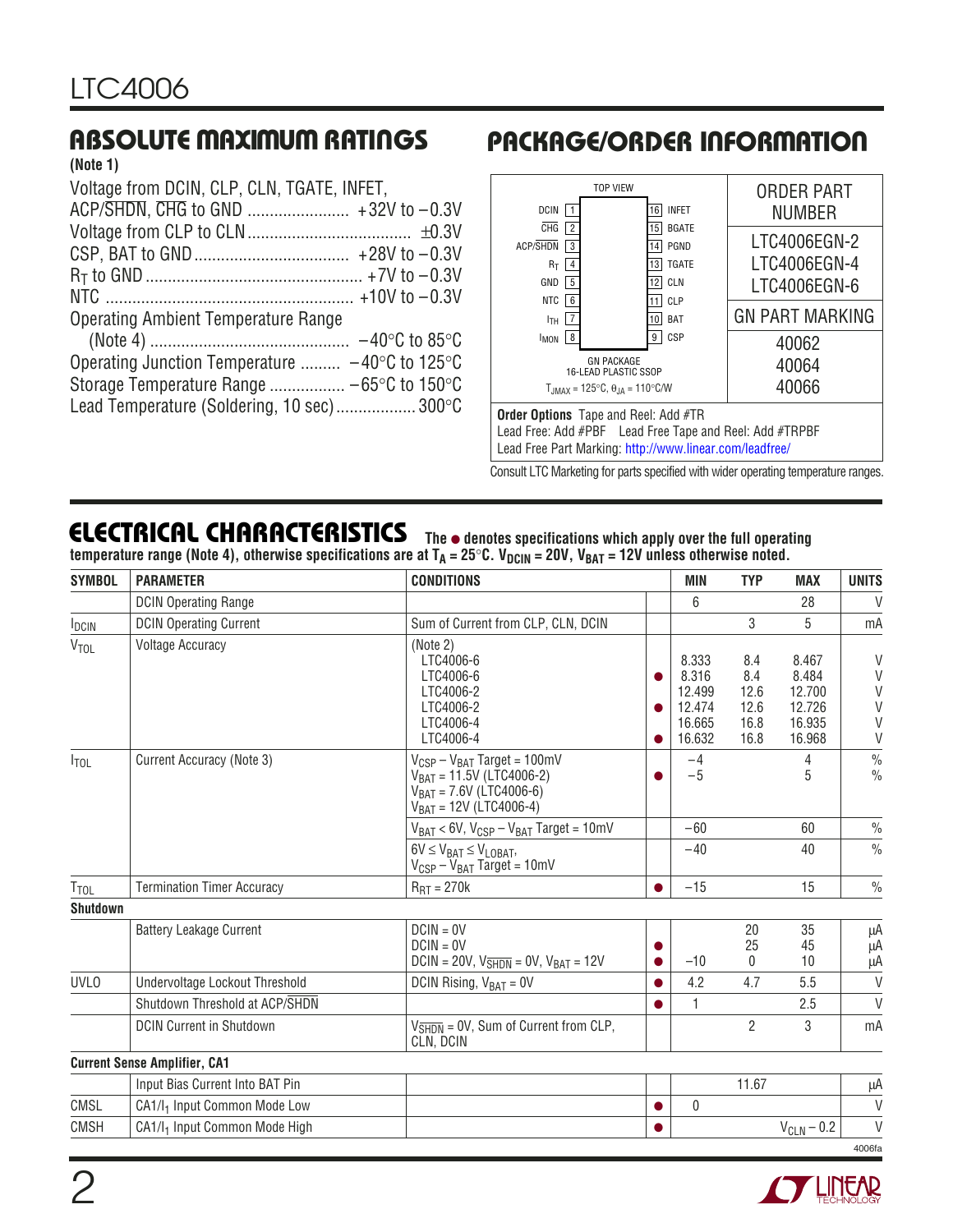### **ELECTRICAL CHARACTERISTICS**

**The** ● **denotes specifications which apply over the full operating** temperature range (Note 4), otherwise specifications are at T<sub>A</sub> = 25°C. V<sub>DCIN</sub> = 20V, V<sub>BAT</sub> = 12V unless otherwise noted.

| <b>SYMBOL</b>     | <b>PARAMETER</b>                                                             | <b>CONDITIONS</b>                                       |           | MIN                     | <b>TYP</b>                    | <b>MAX</b>              | <b>UNITS</b>  |
|-------------------|------------------------------------------------------------------------------|---------------------------------------------------------|-----------|-------------------------|-------------------------------|-------------------------|---------------|
|                   | <b>Current Comparators I<sub>CMP</sub></b> and I <sub>REV</sub>              |                                                         |           |                         |                               |                         |               |
| <b>ITMAX</b>      | Maximum Current Sense Threshold (V <sub>CSP</sub> - V <sub>BAT</sub> )       | $V_{\text{ITH}} = 2.5V$                                 |           | 140                     | 165                           | 200                     | mV            |
| <b>ITREV</b>      | Reverse Current Threshold (V <sub>CSP</sub> - V <sub>BAT</sub> )             |                                                         |           |                         | $-30$                         |                         | mV            |
|                   | <b>Current Sense Amplifier, CA2</b>                                          |                                                         |           |                         |                               |                         |               |
|                   | Transconductance                                                             |                                                         |           |                         | 1                             |                         | mmho          |
|                   | Source Current                                                               | Measured at $I_{TH}$ , $V_{ITH} = 1.4V$                 |           |                         | $-40$                         |                         | μA            |
|                   | <b>Sink Current</b>                                                          | Measured at $I_{TH}$ , $V_{ITH} = 1.4V$                 |           |                         | 40                            |                         | μA            |
|                   | <b>Current Limit Amplifier</b>                                               |                                                         |           |                         |                               |                         |               |
|                   | Transconductance                                                             |                                                         |           |                         | 1.5                           |                         | mmho          |
| V <sub>CLP</sub>  | <b>Current Limit Threshold</b>                                               |                                                         |           | 93                      | 100                           | 107                     | mV            |
| <b>I</b> CLP      | <b>CLP Input Bias Current</b>                                                |                                                         |           |                         | 100                           |                         | пA            |
|                   | <b>Voltage Error Amplifier, EA</b>                                           |                                                         |           |                         |                               |                         |               |
|                   | Transconductance                                                             |                                                         |           |                         | 1                             |                         | mmho          |
|                   | <b>Sink Current</b>                                                          | Measured at $I_{TH}$ , $V_{ITH}$ = 1.4V                 |           |                         | 36                            |                         | μA            |
| <b>OVSD</b>       | Overvoltage Shutdown Threshold as a Percent<br>of Programmed Charger Voltage |                                                         |           | 102                     | 107                           | 110                     | $\frac{0}{0}$ |
|                   | <b>Input P-Channel FET Driver (INFET)</b>                                    |                                                         |           |                         |                               |                         |               |
|                   | DCIN Detection Threshold (V <sub>DCIN</sub> - V <sub>CLN</sub> )             | <b>DCIN Voltage Ramping Up</b><br>from $V_{CLN}$ – 0.1V |           | 0                       | 0.17                          | 0.25                    | V             |
|                   | Forward Regulation Voltage (V <sub>DCIN</sub> - V <sub>CLN</sub> )           |                                                         |           |                         | 25                            | 50                      | mV            |
|                   | Reverse Voltage Turn-Off Voltage (V <sub>DCIN</sub> - V <sub>CLN</sub> )     | <b>DCIN Voltage Ramping Down</b>                        |           | -60                     | $-25$                         |                         | mV            |
|                   | INFET "On" Clamping Voltage (V <sub>DCIN</sub> - V <sub>INFET</sub> )        | $I_{INFET} = 1 \mu A$                                   | $\bullet$ | 5                       | 5.8                           | 6.5                     | $\mathsf{V}$  |
|                   | INFET "Off" Clamping Voltage (V <sub>DCIN</sub> - V <sub>INFET</sub> )       | $I_{INFET} = -25\mu A$                                  |           |                         |                               | 0.25                    | $\mathsf V$   |
| <b>Thermistor</b> |                                                                              |                                                         |           |                         |                               |                         |               |
| <b>NTCVR</b>      | Reference Voltage During Sample Time                                         |                                                         |           |                         | 4.5                           |                         | V             |
|                   | <b>High Threshold</b>                                                        | V <sub>NTC</sub> Rising                                 |           | <b>NTCVR</b><br>• 0.48  | <b>NTCVR</b><br>$\bullet$ 0.5 | <b>NTCVR</b><br>• 0.52  | $\vee$        |
|                   | Low Threshold                                                                | V <sub>NTC</sub> Falling                                |           | <b>NTCVR</b><br>• 0.115 | <b>NTCVR</b><br>• 0.125       | <b>NTCVR</b><br>• 0.135 | V             |
|                   | Thermistor Disable Current                                                   | $V_{NTC} \le 10V$                                       |           |                         |                               | 10                      | μA            |
|                   | Indicator Outputs (ACP/SHDN, CHG)                                            |                                                         |           |                         |                               |                         |               |
| C10TOL            | C/10 Indicator Accuracy                                                      | Voltage Falling at PROG                                 | $\bullet$ | 0.375                   | 0.400                         | 0.425                   | V             |
| <b>LBTOL</b>      | <b>LOBAT Threshold Accuracy</b>                                              | LTC4006-6                                               |           | 4.70                    | 4.93                          | 5.14                    | V             |
|                   |                                                                              | LTC4006-2                                               |           | 7.27                    | 7.5                           | 7.71                    | V             |
|                   |                                                                              | LTC4006-4<br>LTC4006-6                                  |           | 9.70                    | 10                            | 10.28                   | V             |
|                   | <b>RESTART Threshold Accuracy</b>                                            | LTC4006-2                                               | $\bullet$ | 7.5<br>11.35            | 7.8<br>11.7                   | 7.96<br>11.94           | $\vee$<br>V   |
|                   |                                                                              | LTC4006-4                                               |           | 15.15                   | 15.6                          | 15.92                   | V             |
| $V_{OL}$          | Low Logic Level of ACP/SHDN, CHG                                             | $I_{OL} = 100 \mu A$                                    | $\bullet$ |                         |                               | 0.5                     | $\sf V$       |
| V <sub>OH</sub>   | High Logic Level of ACP/SHDN                                                 | $I_{OH} = -1 \mu A$                                     | $\bullet$ | 2.7                     |                               |                         | V             |
| $I_{P0}$          | Pull-Up Current on ACP/SHDN                                                  | $V = 0V$                                                |           |                         | $-10$                         |                         | μA            |
| IC <sub>10</sub>  | C/10 Indicator Sink Current from CHG                                         | $VOH = 3V$                                              | $\bullet$ | 15                      | 25                            | 38                      | μA            |
| $I_{OFF}$         | Off State Leakage Current of CHG                                             | $V_{OH} = 3V$                                           |           | $-1$                    |                               | 1                       | μA            |
|                   | Timer Defeat Threshold at CHG                                                |                                                         |           | 1                       |                               |                         | V             |
|                   |                                                                              |                                                         |           |                         |                               |                         | 4006fa        |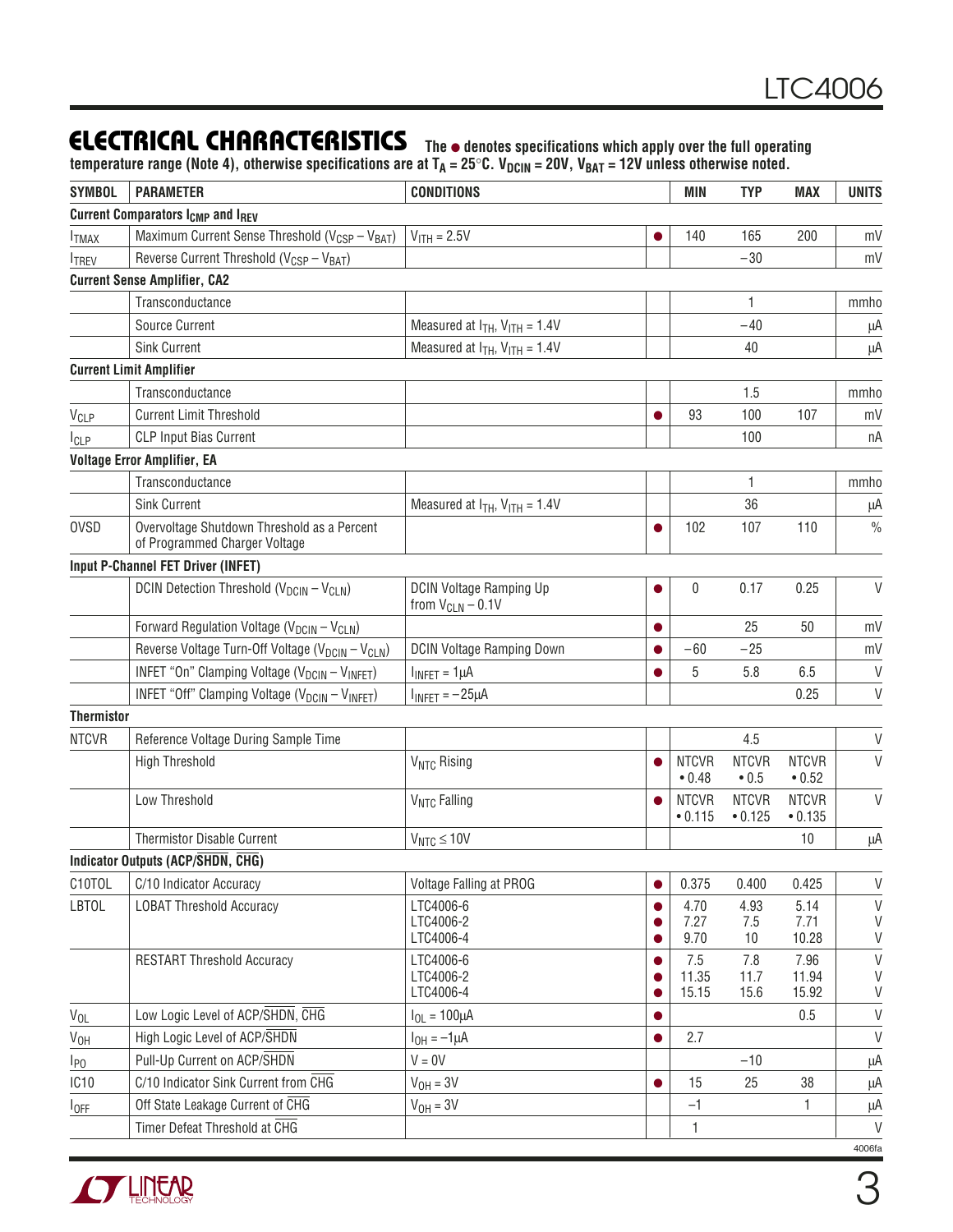## **ELECTRICAL CHARACTERISTICS**

**The** ● **denotes specifications which apply over the full operating** temperature range (Note 4), otherwise specifications are at T<sub>A</sub> = 25°C. V<sub>DCIN</sub> = 20V, V<sub>BAT</sub> = 12V unless otherwise noted.

| <b>SYMBOL</b>              | <b>PARAMETER</b>                                                                 | <b>CONDITIONS</b>                                                                 | MIN | <b>TYP</b> | <b>MAX</b> | <b>UNITS</b>  |
|----------------------------|----------------------------------------------------------------------------------|-----------------------------------------------------------------------------------|-----|------------|------------|---------------|
| <b>Oscillator</b>          |                                                                                  |                                                                                   |     |            |            |               |
| $t_{\rm OSC}$              | <b>Regulator Switching Frequency</b>                                             |                                                                                   | 255 | 300        | 345        | kHz           |
| <sup>T</sup> MIN           | Regulator Switching Freguency in Drop Out                                        | Duty Cycle $\geq$ 98%                                                             | 20  | 25         |            | kHz           |
| <b>DC<sub>MAX</sub></b>    | Regulator Maximum Duty Cycle                                                     | $V_{CSP} = V_{BAT}$                                                               | 98  | 99         |            | $\frac{0}{0}$ |
|                            | Gate Drivers (TGATE, BGATE)                                                      |                                                                                   |     |            |            |               |
|                            | $V_{TGATE}$ High ( $V_{CLN} - V_{TGATE}$ )                                       | $I_{TGATE} = -1mA$                                                                |     |            | 50         | mV            |
|                            | V <sub>BGATE</sub> High                                                          | $C_{\text{LOAD}} = 3000pF$                                                        | 4.5 | 5.6        | 10         | V             |
|                            | $V_{TGATE}$ Low ( $V_{CLN} - V_{TGATE}$ )                                        | $C_{\text{LOAD}} = 3000pF$                                                        | 4.5 | 5.6        | 10         | V             |
|                            | V <sub>BGATE</sub> Low                                                           | $I_{BGATE} = 1mA$                                                                 |     |            | 50         | mV            |
| TGTR<br>TGTF               | <b>TGATE Transition Time</b><br><b>TGATE Rise Time</b><br>TGATE Fall Time        | $C_{\text{LOAD}}$ = 3000pF, 10% to 90%<br>$C_{\text{LOAD}} = 3000pF, 10\%$ to 90% |     | 50<br>50   | 110<br>100 | ns<br>ns      |
| <b>BGTR</b><br><b>BGTF</b> | <b>BGATE Transition Time</b><br><b>BGATE Rise Time</b><br><b>BGATE Fall Time</b> | $C_{\text{LOAD}}$ = 3000pF, 10% to 90%<br>$C_{\text{LOAD}}$ = 3000pF, 10% to 90%  |     | 40<br>40   | 90<br>80   | ns<br>ns      |
|                            | $V_{TGATE}$ at Shutdown ( $V_{CLN} - V_{TGATE}$ )                                | $I_{TGATE} = -1 \mu A$ , DCIN = 0V, CLN = 12V                                     |     |            | 100        | mV            |
|                            | V <sub>BGATE</sub> at Shutdown                                                   | $I_{BGATE} = 1 \mu A$ , DCIN = 0V, CLN = 12V                                      |     |            | 100        | mV            |

**Note 1:** Stresses beyond those listed under Absolute Maximum Ratings may cause permanent damage to the device. Exposure to any Absolute Maximum Rating condition for extended periods may affect device reliability and lifetime.

**Note 3:** Does not include tolerance of current sense resistor.

**Note 4:** The LTC4006E is guaranteed to meet performance specifications from 0°C to 70°C. Specifications over the –40°C to 85°C operating temperature range are assured by design, characterization and correlation with statistical process controls.

**Note 2:** See Test Circuit

# **TYPICAL PERFORMANCE CHARACTERISTICS**





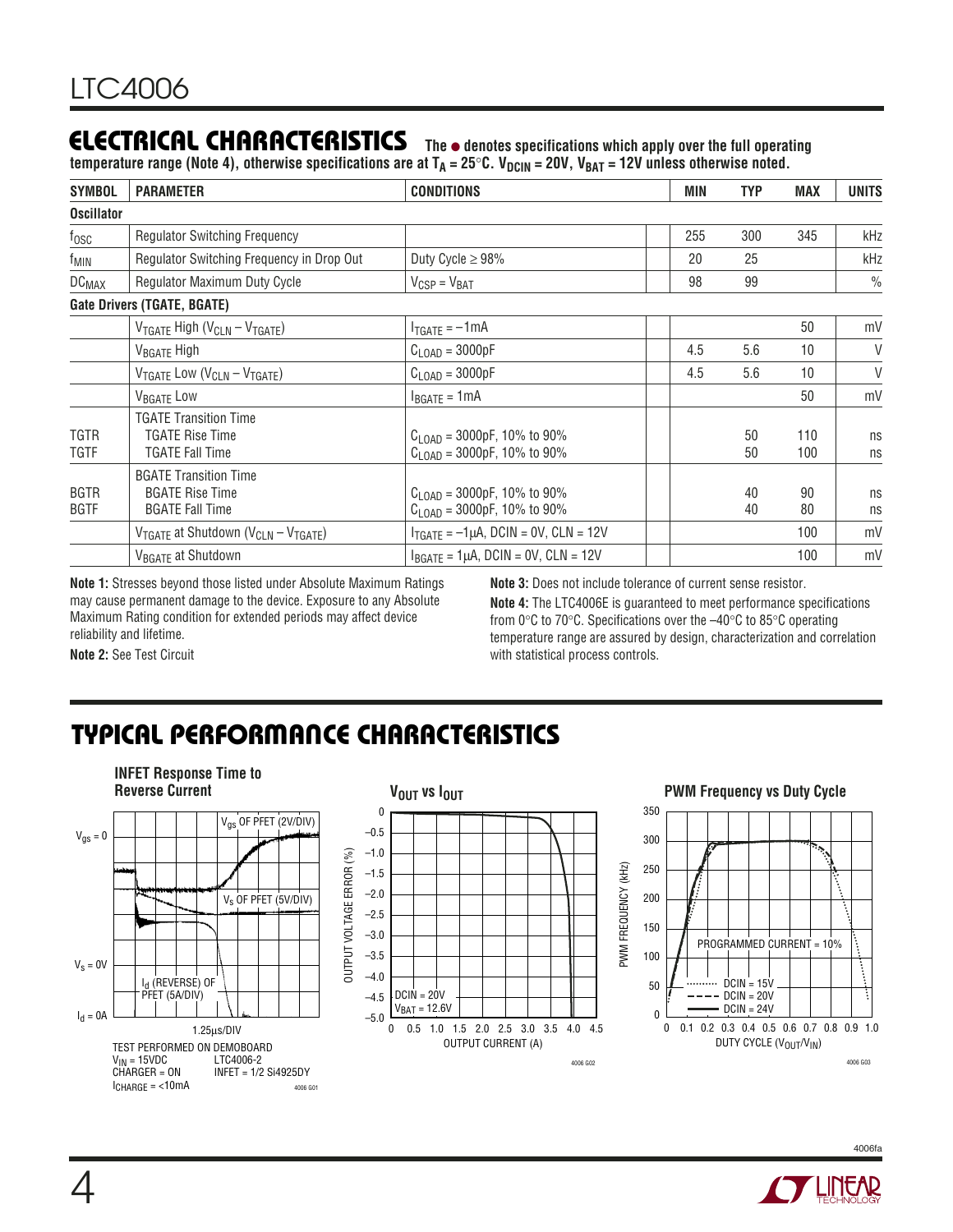### **TYPICAL PERFORMANCE CHARACTERISTICS**



### **PIN FUNCTIONS**

**DCIN (Pin 1):** External DC Power Source Input. Bypass this pin with at least 0.01µF. See Applications Information section.

**CHG (Pin 2):** Open-Drain Charge Status Output. When the battery is being charged, the  $\overline{\text{CHG}}$  pin is pulled low by an internal N-channel MOSFET. When the charge current drops below 10% of programmed current, the N-channel MOSFET turns off and a 25µA current source is connected from the CHG pin to GND. When the timer runs out or the input supply is removed, the current source will be disconnected and the CHG pin is forced into a high impedance state. A pull-up resistor is required. The timer function is defeated by forcing this pin below 1V (or connecting it to GND).

**ACP/SHDN (Pin 3):** Open-Drain Output used to indicate if the AC adapter voltage is adequate for charging. Active high digital output. Internal 10µA pull-up to 3.5V. The charger can also be inhibited by pulling this pin below 1V. Reset the charger by pulsing the pin low for a minimum of  $0.1<sub>µS</sub>$ .

![](_page_4_Picture_8.jpeg)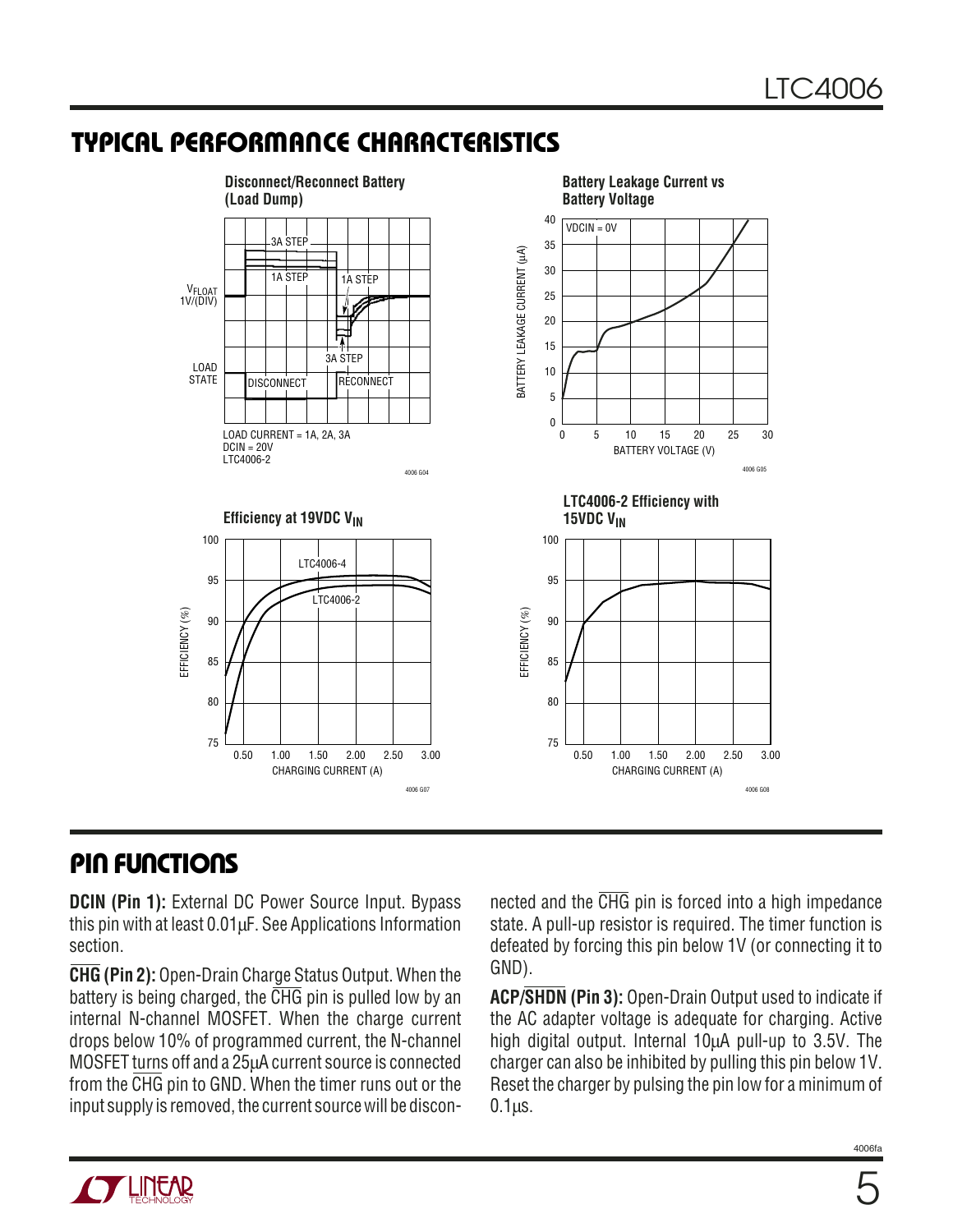# **PIN FUNCTIONS**

**R<sub>T</sub>** (Pin 4): Timer Resistor. The timer period is set by placing a resistor,  $R_{\text{RT}}$ , to GND.

The timer period is  $t_{\text{TIMER}} = (1 \text{hour} \cdot \text{R}_{\text{RT}}/154 \text{k})$ 

If this resistor is not present, the charger will not start.

**GND (Pin 5):** Ground for low power circuitry.

**NTC (Pin 6):** A thermistor network is connected from NTC to GND. This pin determines if the battery temperature is safe for charging. The charger and timer are suspended if the thermistor indicates a temperature that is unsafe for charging. The thermistor function may be disabled with a 300k to 500k resistor from DCIN to NTC.

**I<sub>TH</sub>** (Pin 7): Control Signal of the Inner Loop of the Current Mode PWM. Higher  $I_{TH}$  voltage corresponds to higher charging currrent in normal operation. A 6.04k resistor, in series with a capacitor of at least 0.1µF to GND, provides loop compensation. Typical full-scale output current is 40µA. Nominal voltage range for this pin is 0V to 3V.

**I<sub>MON</sub>** (Pin 8): Current Monitoring Output. The voltage at this pin provides a linear indication of charging current. Peak current is equivalent to 1.19V. Zero current is approximately  $0.309V$ . A capacitor from  $I_{MON}$  to ground is required to filter higher frequency components. If  $V_{BAT} <$ 2.5V/cell, then  $V(I_{MON}) = 1.19V$  when conditioning a depleted battery. Any current sourced or sinked from this pin directly affects the charging current accuracy. If this pin is to be monitored, a high impedance input buffer should be used.

**CSP (Pin 9):** Current Amplifier CA1 Input. This pin and the BAT pin measure the voltage across the sense resistor, R<sub>SENSE</sub>, to provide the instantaneous current signals required for both peak and average current mode operation.

**BAT (Pin 10):** Battery Sense Input and the Negative Reference for the Current Sense Resistor. A precision internal resistor divider sets the final float potential on this pin. The resistor divider is disconnected during shutdown.

**CLP (Pin 11):** Positive Input to the Supply Current Limiting Amplifier, CL1. The threshold is set at 100mV above the voltage at the CLN pin. When used to limit supply current, a filter is needed to filter out the switching noise. If no current limit function is desired, connect this pin to CLN.

**CLN (Pin 12):** Negative Reference for the Input Current Limit Amplifier, CL1. This pin also serves as the power supply for the IC. A 10µF to 22µF bypass capacitor should be connected as close as possible to this pin.

**TGATE (Pin 13):** Drives the top external P-channel MOSFET of the battery charger buck converter.

**PGND (Pin 14):**High Current Ground Return for the BGATE Driver.

**BGATE (Pin 15):** Drives the bottom external N-channel MOSFET of the battery charger buck converter.

**INFET (Pin 16):** Drives the Gate of the External Input PFET.

# **TEST CIRCUIT**

![](_page_5_Figure_18.jpeg)

![](_page_5_Picture_19.jpeg)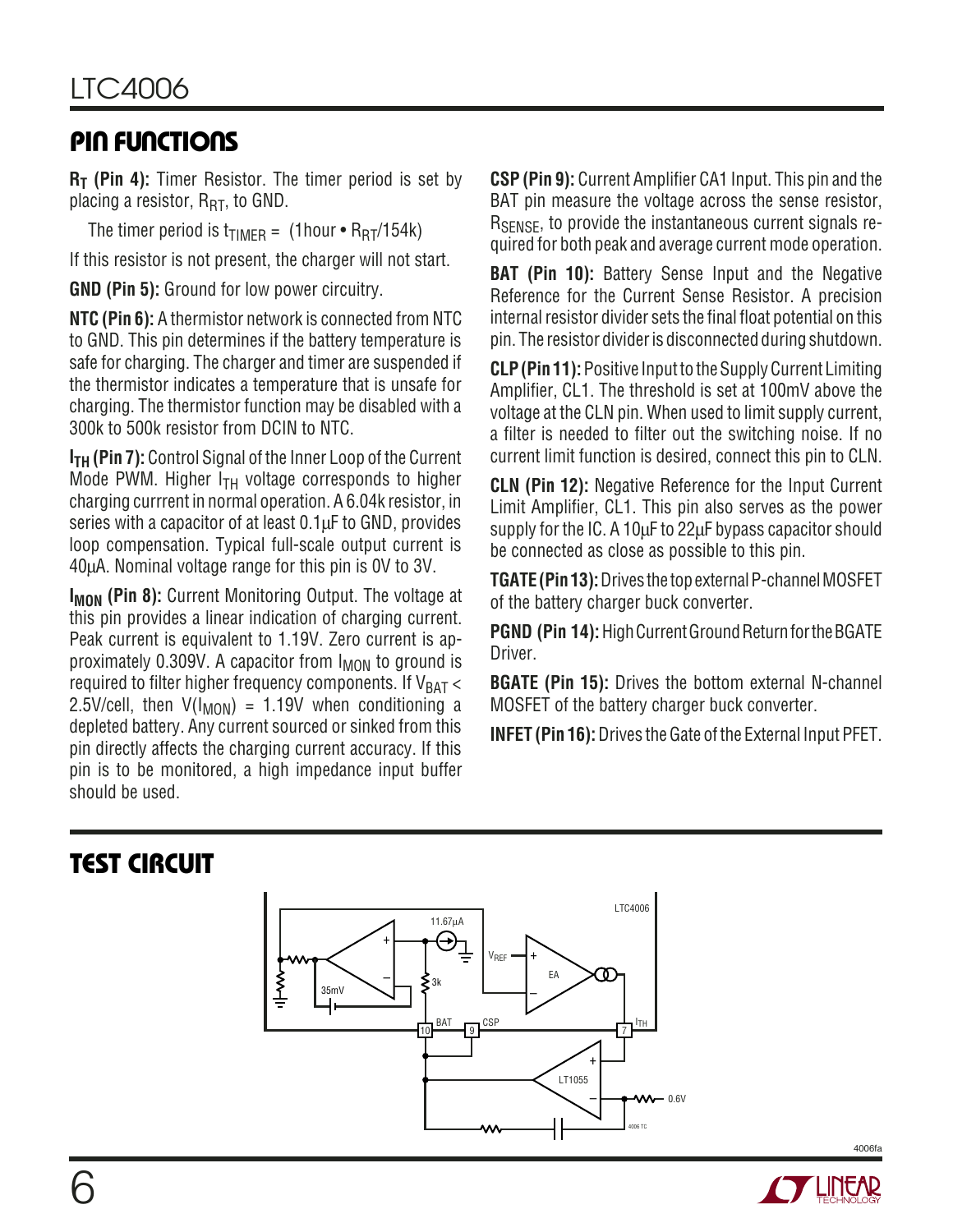# **BLOCK DIAGRAM**

![](_page_6_Figure_2.jpeg)

![](_page_6_Picture_3.jpeg)

4006fa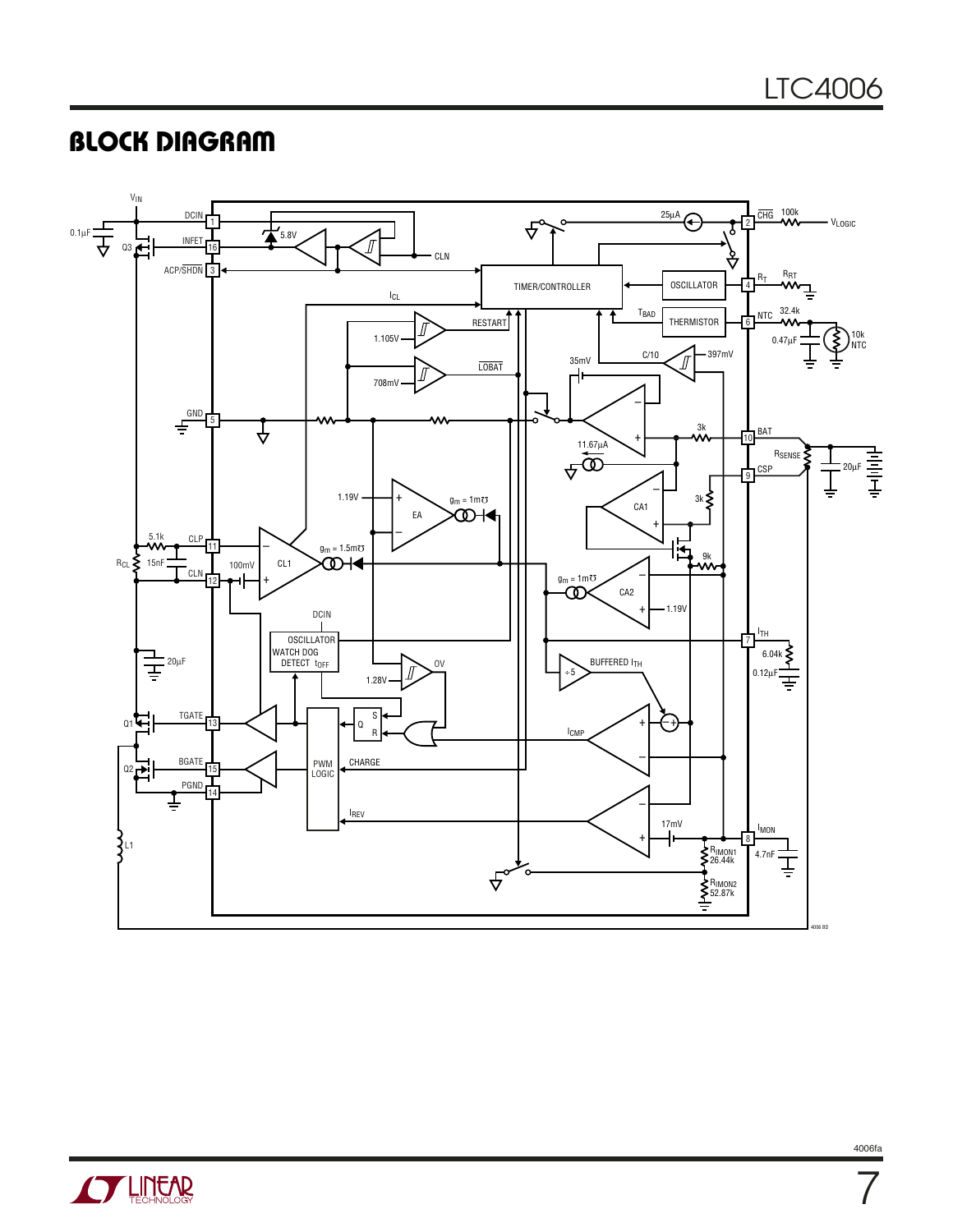### **Overview**

The LTC4006 is a synchronous current mode PWM stepdown (buck) switcher battery charger controller. The charge current is programmed by the sense resistor  $(R_{\text{SENSF}})$ between the CSP and BAT pins. The final float voltage is internally programmed to 8.4V (LTC4006-6), 12.6V (LTC4006-2) or 16.8V (LTC4006-4) with better than  $\pm 0.8\%$ accuracy. Charging begins when the potential at the DCIN pin rises above the voltage at CLN (and the UVLO voltage) and the ACP/SHDN pin is allowed to go high; the CHG pin is set low. At the beginning of the charge cycle, if the cell voltage is below 2.5V, the charger will trickle charge the battery with 10% of the maximum programmed current. If the cell voltage stays below 2.5V for 25% of the total charge time, the charge sequence will be terminated immediately and the CHG pin will be set to a high impedance.

An external thermistor network is sampled at regular intervals. If the thermistor value exceeds design limits, charging is suspended. If the thermistor value returns to an acceptable value, charging resumes. An external resistor on the  $R_T$  pin sets the total charge time. The timer can be defeated by forcing the CHG pin to a low voltage.

As the battery approaches the final float voltage, the charge current will begin to decrease. When the current drops to 10% of the programmed charge current, an internal C/10 comparator will indicate this condition by sinking 25µA at the CHG pin. The charge timer is also reset to 25% of the total charge time. If this condition is caused by an input current limit condition, described below, then the C/10 comparator will be inhibited. When a time-out occurs, charging is terminated immediately and the CHG pin changes to a high impedance. The charger will automatically restart if the cell voltage is less than 3.9V. To restart the charge cycle manually, simply remove the input voltage and reapply it, or force the ACP/SHDN pin low momentarily. When the input voltage is not present, the charger goes into a sleep mode, dropping battery current drain to 15µA. This greatly reduces the current drain on the battery and increases the standby time. The charger can be inhibited at any time by forcing the ACP/SHDN pin to a low voltage.

### **Input FET**

The input FET circuit performs two functions. It enables the charger if the input voltage is higher than the CLN pin and provides the logic indicator of AC present on the ACP/SHDN pin. It controls the gate of the input FET to keep a low forward voltage drop when charging and also prevents reverse current flow through the input FET.

If the input voltage is less than  $V_{CLN}$ , it must go at least 170mV higher than  $V_{CLN}$  to activate the charger. When this occurs the ACP/SHDN pin is released and pulled up with an internal load to indicate that the adapter is present. The gate of the input FET is driven to a voltage sufficient to keep a low forward voltage drop from drain to source. If the voltage between DCIN and CLN drops to less than 25mV, the input FET is turned off slowly. If the voltage between DCIN and CLN is ever less than –25mV, then the input FET is turned off in less than 10µs to prevent significant reverse current from flowing in the input FET. In this condition, the ACP/SHDN pin is driven low and the charger is disabled.

### **Battery Charger Controller**

The LTC4006 charger controller uses a constant off-time, current mode step-down architecture. During normal operation, the top MOSFET is turned on each cycle when the oscillator sets the SR latch and turned off when the main current comparator  $I_{\text{CMP}}$  resets the SR latch. While the top MOSFET is off, the bottom MOSFET is turned on until either the inductor current trips the current comparator  $I_{RFV}$  or the beginning of the next cycle. The oscillator uses the equation:

$$
t_{OFF} = \frac{V_{DCIN} - V_{BAT}}{V_{DCIN} \cdot f_{OSC}}
$$

to set the bottom MOSFET on time. This activity is diagrammed in Figure 1.

The peak inductor current, at which  $I_{\text{CMP}}$  resets the SR latch, is controlled by the voltage on  $I<sub>TH</sub>$ .  $I<sub>TH</sub>$  is in turn controlled by several loops, depending upon the situation at hand. The average current control loop converts the voltage between CSP and BAT to a representative current. Error amp CA2

![](_page_7_Figure_15.jpeg)

![](_page_7_Picture_16.jpeg)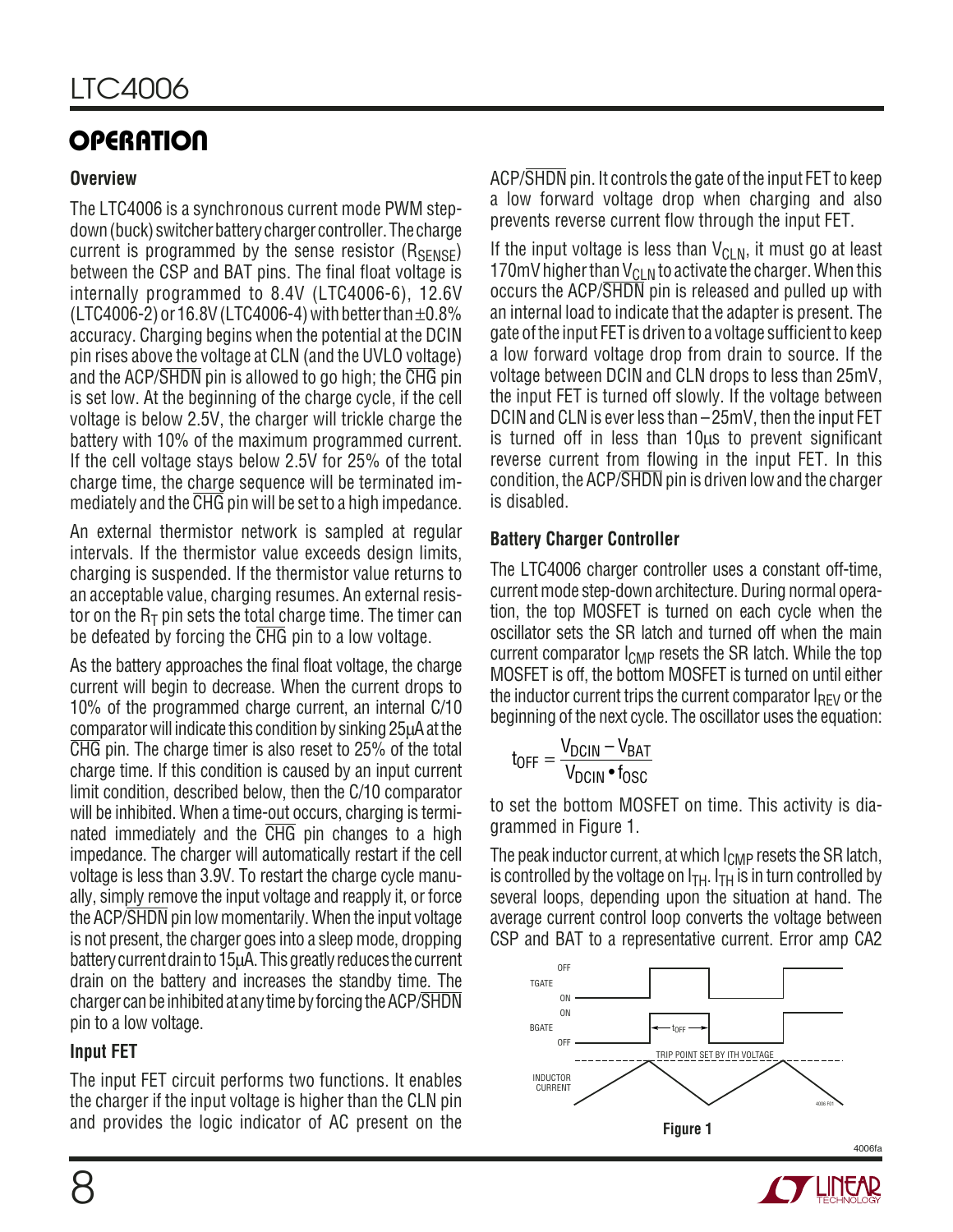#### **Table 1. Truth Table for LTC4006 Operation**

| <b>MODE</b>                                                                 | <b>DCIN</b>               | <b>BAT VOLTAGE</b>                        | <b>BAT CURRENT</b>        | <b>ACP/SHDN</b> | <b>TIMER STATE</b>                                              | $CHG*$                                   |
|-----------------------------------------------------------------------------|---------------------------|-------------------------------------------|---------------------------|-----------------|-----------------------------------------------------------------|------------------------------------------|
| Shut Down by Low Adapter Voltage                                            | $BAT$                     | $>$ UVLO                                  | Leakage                   | <b>LOW</b>      | Reset                                                           | <b>HIGH</b>                              |
| Conditioning a Depleted Battery                                             | >BAT                      | $<$ 2.5V/Cell                             | 10% Programmed<br>Current | <b>HIGH</b>     | Running                                                         | <b>LOW</b>                               |
| Normal Charging                                                             | >BAT                      | >2.5V/Cell                                | Programmed<br>Current     | <b>HIGH</b>     | Running                                                         | <b>LOW</b>                               |
| Input Current Limited Charging                                              | >BAT                      | >2.5V/Cell                                | Programmed<br>Current     | <b>HIGH</b>     | Running                                                         | LOW                                      |
| Charger Paused Due to Thermistor Out of Range                               | >BAT                      | $\chi$                                    | <b>OFF</b>                | <b>HIGH</b>     | Paused                                                          | LOW or 25µA<br>(Faulted)                 |
| Shut Down by ACP/SHDN Pin                                                   | >BAT                      | X                                         | 0FF                       | Forced LOW      | Reset                                                           | <b>HIGH</b>                              |
| Terminated by Low-Battery Fault (Note 1)                                    | >BAT                      | <2.5V/Cell                                | 0FF                       | <b>HIGH</b>     | >T/4 Stopped                                                    | <b>HIGH</b><br>(Faulted)                 |
| Top-Off Charging. C/10 is Latched                                           | >BAT                      | V <sub>FLOAT</sub>                        | <b>OFF</b>                | <b>HIGH</b>     | <t 10<br="" 4="" after="" c="">Comparator Trip.<br/>Running</t> | $25\mu A$                                |
| Timer is Reset by C/10 Comparator (Latched),<br>then Terminates After 1/4 T | >BAT                      | V <sub>FLOAT</sub>                        | <b>OFF</b>                | <b>HIGH</b>     | >T/4 After C/10<br>Comparator Trip.<br>Stopped                  | <b>HIGH</b><br>(Waiting)<br>for Restart) |
| Terminated by Expired Timer                                                 | >BAT                      | V <sub>FLOAT</sub> **                     | <b>OFF</b>                | <b>HIGH</b>     | >T Stopped                                                      | <b>HIGH</b><br>(Waiting<br>for Restart)  |
| Timer Defeated. (Low-Battery Conditioning Still<br>Functional)              | χ                         | $\chi$                                    | $\sf X$                   | X               | X                                                               | Forced LOW                               |
| Shut Down by Undervoltage Lockout                                           | >BAT<br>and $\langle$ UVL | $\langle$ UVL                             | <b>OFF</b>                | <b>HIGH</b>     | Reset                                                           | HIGH**                                   |
| Timer Defeated Until $V_{BAT} > 3.9V/Cell$                                  | >BAT                      | $2.5V \leq V_{BAT} \leq 3.9V$<br>(V/Cell) | Programmed<br>Current     | <b>HIGH</b>     | Running                                                         | <b>LOW</b>                               |

\*Open Drain. High when used with pull-up resistor.

\*\*Most probable condition,  $X = Don't$  care

compares this current against the desired current programmed by R<sub>IMON</sub> at the  $I_{MON}$  pin and adjusts  $I_{TH}$  until:

$$
\frac{V_{REF}}{R_{IMON}} = \frac{V_{CSP} - V_{BAT} + 11.67\mu A \cdot 3k\Omega}{3k\Omega}
$$

therefore,

$$
I_{\text{CHARGE}} = \left(\frac{V_{\text{REF}}}{R_{\text{IMON}}} - 11.67\mu A\right) \cdot \frac{3k\Omega}{R_{\text{SENSE}}}
$$

The voltage at BAT is divided down by an internal resistor divider and is used by error amp EA to decrease  $I_{TH}$  if the divider voltage is above the 1.19V reference. When the charging current begins to decrease, the voltage at  $I_{MON}$ will decrease in direct proportion. The voltage at  $I_{MON}$  is then given by:

$$
V_{IMON} = (I_{CHARGE} \cdot R_{SENSE} + 11.67 \mu A \cdot 3k\Omega) \cdot \frac{R_{IMON}}{3k\Omega}
$$

**Note 1:** If a depleted battery is inserted while the charger is in this state, the charger must be reset to initiate charging.

The accuracy of  $V_{IMON}$  will range from 0% to  $I_{TOL}$ .

V<sub>IMON</sub> is plotted in Figure 2.

The amplifier CL1 monitors and limits the input current to a preset level (100mV/R<sub>CL</sub>). At input current limit, CL1 will decrease the  $I_{TH}$  voltage, thereby reducing charging current. When this condition is detected, the C/10 indicator will

![](_page_8_Figure_16.jpeg)

**Figure 2. V<sub>IMON</sub> vs I<sub>CHARGE</sub>** 

![](_page_8_Picture_18.jpeg)

![](_page_8_Picture_19.jpeg)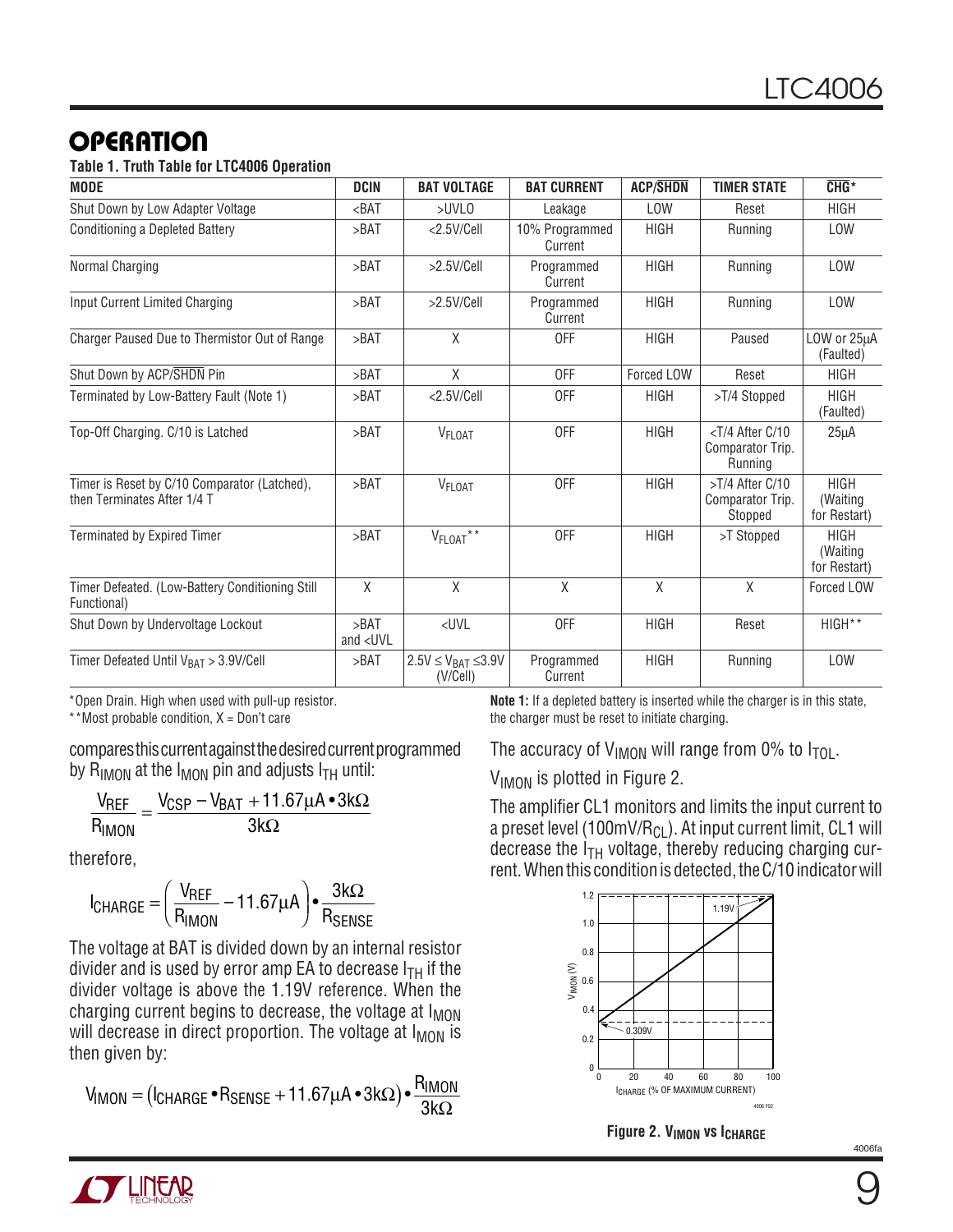#### **Table 2. Truth Table for LTC4006 Operation (Supplemental)**

| <b>NUMBER</b>  | <b>FROM</b><br><b>STATE</b> | T <sub>0</sub><br><b>STATE</b> | <b>MODE</b>                                                                      | DCIN                                                                                                                | <b>BAT</b><br>VOLTAGE                     | PRESENT C/10<br>LATCH | NEXT C/10<br>LATCH | <b>MAX BAT</b><br><b>CURRENT</b>                | <b>ACP/SHDN</b> | <b>TIMER</b><br><b>STATE</b> | $CHG*$                   |
|----------------|-----------------------------|--------------------------------|----------------------------------------------------------------------------------|---------------------------------------------------------------------------------------------------------------------|-------------------------------------------|-----------------------|--------------------|-------------------------------------------------|-----------------|------------------------------|--------------------------|
| 1              | Any                         | <b>MSD</b>                     | Shut Down by Low Adapter Voltage                                                 | $BAT$                                                                                                               |                                           |                       | 0                  | OFF                                             | LOW             | Reset                        | HIGH                     |
| $\overline{2}$ | <b>MSD</b>                  | SD                             | Charge Shutdown                                                                  | >BAT                                                                                                                |                                           |                       | $\pmb{0}$          | 0FF                                             | HIGH            | Reset                        | HIGH                     |
| 3              | SD.<br>CONDITION.<br>CHARGE | <b>SD</b>                      | Shut Down by Undervoltage Lockout                                                | >BAT<br>and<br><uvl< td=""><td></td><td></td><td></td><td>0FF</td><td>HIGH</td><td>Reset</td><td>HIGH**</td></uvl<> |                                           |                       |                    | 0FF                                             | HIGH            | Reset                        | HIGH**                   |
| $\overline{4}$ | SD                          | CONDITION                      | Start Conditioning a Depleted Battery                                            | >BAT                                                                                                                | <2.5V/Cell                                |                       |                    | 10% Programmed<br>Current                       | HIGH            |                              | LOW                      |
| 5              | CONDITION                   | CONDITION                      | Input Current Limited Condition Charging                                         | >BAT                                                                                                                | <2.5V/Cell                                |                       |                    | <10% Programmed<br>Current (Note 2)             | HIGH            | Running                      | LOW                      |
| 6              | CONDITION                   | CONDITION                      | Conditioning a Depleted Battery                                                  | >BAT                                                                                                                | <2.5V/Cell                                |                       |                    | 10% Programmed<br>Current                       | HIGH            | Running                      | LOW                      |
| $\overline{7}$ | CONDITION                   | CONDITION                      | Timer Defeated. (Low-Battery Conditioning Still<br>Functional)                   | >BAT                                                                                                                | <2.5V/Cell                                |                       |                    | 10% Programmed<br>Current                       | HIGH            | Ignored                      | Forced LOW               |
| 8              | CONDITION                   | SD                             | Charger Paused Due to Thermistor Out of Range                                    | >BAT                                                                                                                | <2.5V/Cell                                |                       |                    | <b>OFF</b>                                      | HIGH            | Paused                       | LOW<br>(Faulted)         |
| 9              | CONDITION                   | SD                             | Timeout in CONDITION Mode                                                        | >BAT                                                                                                                | <2.5V/Cell                                |                       |                    | OFF                                             | HIGH            | >T/4                         | <b>HIGH</b><br>(Faulted) |
| 10             | CONDITION                   | SD                             | Shut Down by ACP/SHDN Pin                                                        | >BAT                                                                                                                | <2.5V/Cell                                |                       | $\pmb{0}$          | <b>OFF</b>                                      | Forced LOW      | Reset                        | <b>HIGH</b>              |
| 11             | CONDITION                   | CHARGE                         | <b>Start Normal Charging</b>                                                     | >BAT                                                                                                                | >2.5V/Cell                                |                       |                    | Programmed<br>Current                           | HIGH            | Running                      |                          |
| 12             | CHARGE                      | CHARGE                         | Timer Defeated. (Low-Battery Conditioning Still<br>Functional)                   | >BAT                                                                                                                | >2.5V/Cell                                |                       |                    | Programmed<br>Current                           | HIGH            | lanored                      | Forced LOW               |
| 13             | SD                          | CHARGE                         | Restart                                                                          | >BAT                                                                                                                | $2.5V \leq V_{BAT} \leq 3.9V$<br>(V/Cell) |                       | $\mathbf{0}$       | Programmed<br>Current                           | HIGH            | Reset                        |                          |
| 14             | CHARGE                      | CHARGE                         | <b>Top-Off Charging</b>                                                          | >BAT                                                                                                                | >3.9V/Cell                                | $\mathbf 0$           |                    | Programmed<br>Current                           | HIGH            | Running                      | LOW                      |
| 15             | CHARGE                      | CHARGE                         | C/10 Latch is SET when Battery Current is Less<br>Than 10% of Programmed Current | >BAT                                                                                                                | >2.5V/Cell                                |                       | $\mathbf{1}$       | Programmed<br>Current                           | HIGH            | Reset                        | $25\mu$ A                |
| 16             | CHARGE                      | CHARGE                         | <b>Top-Off Charging</b>                                                          | >BAT                                                                                                                | >3.9V/Cell                                | $\mathbf{1}$          |                    | Programmed<br>Current                           | HIGH            | Running                      | 25 <sub>u</sub> A        |
| 17             | CHARGE                      | CHARGE                         | Input Current Limited Charging                                                   | >BAT                                                                                                                | >2.5V/Cell                                |                       |                    | <programmed<br>Current (Note 2)</programmed<br> | HIGH            |                              |                          |
| 18             | CHARGE                      | SD                             | Charger Paused Due to Thermistor Out of Range                                    | >BAT                                                                                                                | >2.5V/Cell                                |                       |                    | <b>OFF</b>                                      | HIGH            | Paused                       | LOW or 25uA<br>(Faulted) |
| 19             | CHARGE                      | SD                             | Shut Down by ACP/SHDN Pin                                                        | >BAT                                                                                                                | >2.5V/Cell                                |                       | 0                  | OFF                                             | Forced LOW      | Reset                        | HIGH                     |
| 20             | CHARGE                      | SD                             | Terminated by Low-Battery Fault (Note 1)                                         | >BAT                                                                                                                | <2.5V/Cell                                |                       | $\pmb{0}$          | <b>OFF</b>                                      | HIGH            | >T/4 then Reset              | HIGH<br>(Faulted)        |
| 21             | CHARGE                      | SD                             | Terminates After 1/4 T                                                           | >BAT                                                                                                                | V <sub>FLOAT</sub>                        | $\mathbf{1}$          |                    | OFF                                             | HIGH            | >T/4 then Reset              | <b>HIGH</b>              |
| 22             | CHARGE                      | SD                             | Terminates After T                                                               | >BAT                                                                                                                | V <sub>FLOAT</sub> **                     | $\mathsf 0$           |                    | <b>OFF</b>                                      | HIGH            | >T/4 then Reset              | <b>HIGH</b>              |

**Note 1:** If a depleted battery is inserted while the charger is in this state, the charger must be reset to initiate charging.

**Note 2:** See section on "Adapter Limiting".

**Note 3:** The information contained in this table is supplemental to the LTC4006 data sheet and has not been production qualified.

**Note 4:** Blank fields indicate no change, not considered, or other states impact value.

\*Open Drain. High when used with pull-up resistor.

\*\* Most probable condition.

#### **LTC4006: State Diagram (Supplemental)**

![](_page_9_Figure_11.jpeg)

![](_page_9_Picture_12.jpeg)

![](_page_9_Picture_14.jpeg)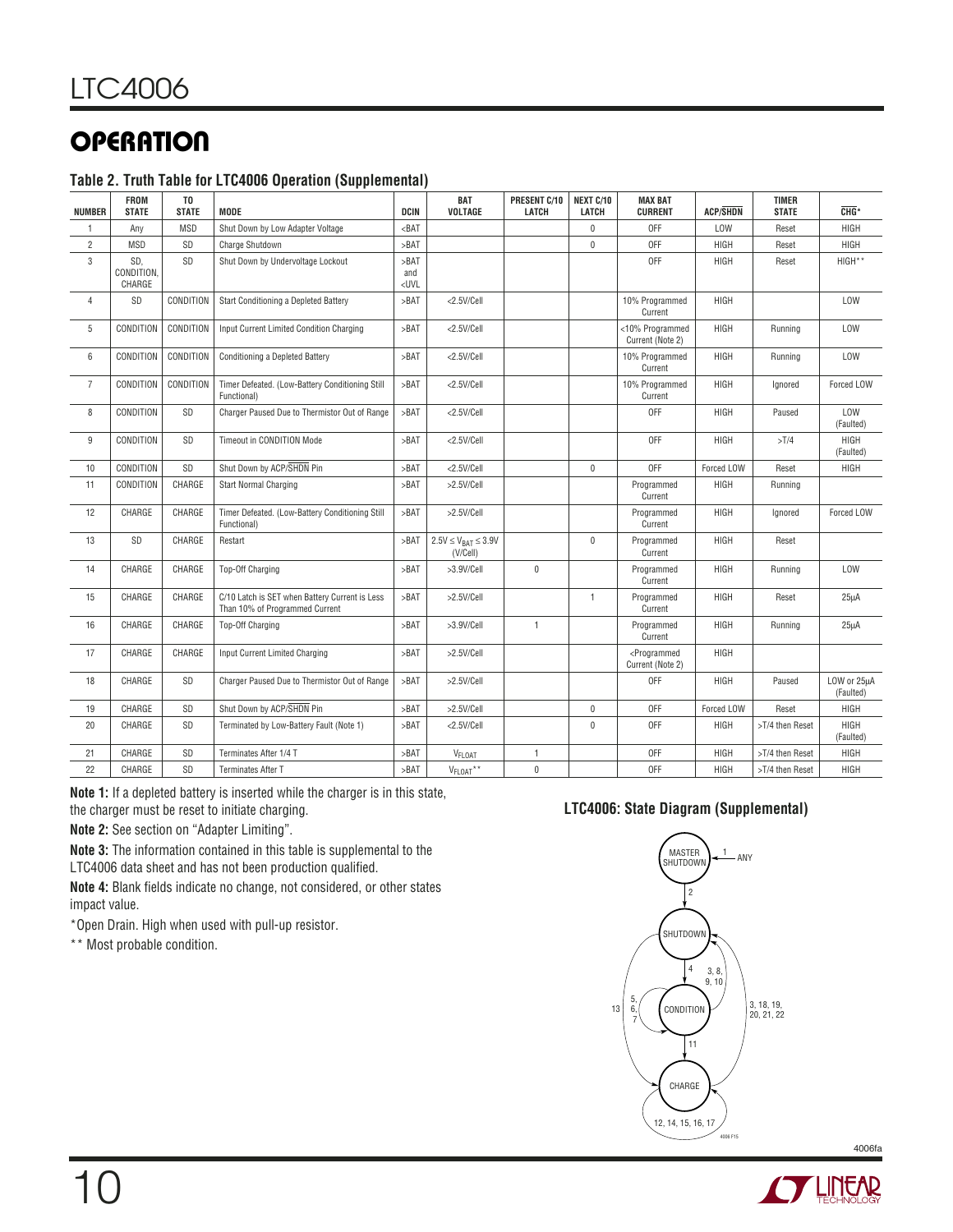be inhibited if it is not already active. If the charging current decreases below 10% to 15% of programmed current, while engaged in input current limiting, BGATE will be forced low to prevent the charger from discharging the battery. Audible noise can occur in this mode of operation.

An overvoltage comparator guards against voltage transient overshoots  $>7\%$  of programmed value). In this case, both MOSFETs are turned off until the overvoltage condition is cleared. This feature is useful for batteries which "load dump" themselves by opening their protection switch to perform functions such as calibration or pulse mode charging.

As the voltage at BAT increases to near the input voltage at DCIN, the converter will attempt to turn on the top MOSFET continuously ("dropout''). A watchdog timer detects this condition and forces the top MOSFET to turn off for about 300ns at 40µs intervals. This is done to prevent audible noise when using ceramic capacitors at the input and output.

### **Charger Startup**

When the charger is enabled, it will not begin switching until the  $I_{TH}$  voltage exceeds a threshold that assures initial current will be positive. This threshold is 5% to 15% of the maximum programmed current. After the charger begins switching, the various loops will control the current at a level that is higher or lower than the initial current. The duration of this transient condition depends upon the loop compensation but is typically less than 100µs.

### **Thermistor Detection**

The thermistor detection circuit is shown in Figure 3. It requires an external resistor and capacitor in order to function properly.

The thermistor detector performs a sample-and-hold function. An internal clock, whose frequency is determined by the timing resistor connected to  $R_T$ , keeps switch S1 closed to sample the thermistor:

 $t_{SAMPIF}$  = 127.5 • 20 •  $R_{BT}$  • 17.5pF = 13.8ms,

for  $R_{\text{RT}} = 309k$ 

The external RC network is driven to approximately 4.5V and settles to a final value across the thermistor of:

 $V_{\text{RTH(FINAL)}} = \frac{4.5 \sqrt{6}}{2}$  $R_{\text{TH}}(\text{Final}) = \frac{4.5 \text{V} \cdot \text{R}_{\text{TH}}}{\text{R}_{\text{TH}} + \text{R}9}$ 9

![](_page_10_Figure_14.jpeg)

**Figure 3**

This voltage is stored by C7. Then the switch is opened for a short period of time to read the voltage across the thermistor.

 $t_{HOLD} = 10 \cdot R_{RT} \cdot 17.5pF = 54 \mu s$ , for  $R_{\text{RT}} = 309k$ 

When the  $t_{HOL}$  interval ends the result of the thermistor testing is stored in the D flip-flop (DFF). If the voltage at NTC is within the limits provided by the resistor divider feeding the comparators, then the NOR gate output will be low and the DFF will set  $T<sub>BAD</sub>$  to zero and charging will continue. If the voltage at NTC is outside of the resistor divider limits, then the DFF will set  $T<sub>BAD</sub>$  to one, the charger will be shut down, and the timer will be suspended until  $T<sub>BAD</sub>$  returns to zero (see Figure 4).

![](_page_10_Figure_19.jpeg)

![](_page_10_Picture_20.jpeg)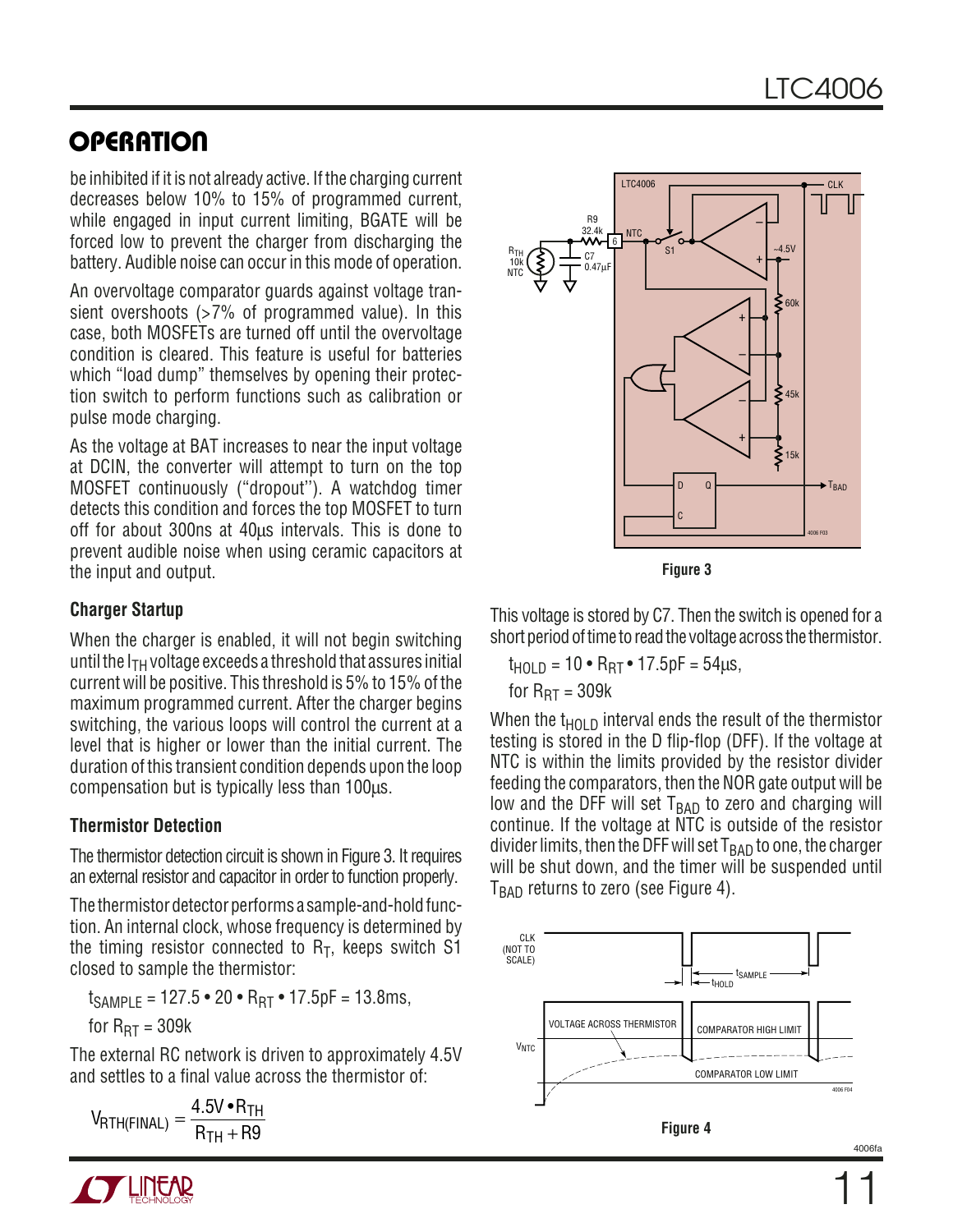### **Charger Current Programming**

The basic formula for charging current is:

|             | 100mV              |
|-------------|--------------------|
| CHARGE(MAX) | R <sub>SENSE</sub> |

#### **Table 3. Recommended RSENSE Resistor Values**

| $I_{MAX}(A)$ | $R_{\text{SENSE}}(\Omega)$ 1% | $R_{\text{SENSE}}$ (W) |
|--------------|-------------------------------|------------------------|
| 1.0          | 0.100                         | 0.25                   |
| 2.0          | 0.050                         | 0.25                   |
| 3.0          | 0.033                         | 0.5                    |
| 4.0          | 0.025                         | 0.5                    |

### **Setting the Timer Resistor**

The charger termination timer is designed for a range of 1 hour to 3 hours with a  $\pm 15$ % uncertainty. The timer is programmed by the resistor  $R_{RT}$  using the following equation:

 $t_{TIMER} = 10 \cdot 2^{27} \cdot R_{RT} \cdot 17.5pF$  (Refer to Figure 5) (seconds)

It is important to keep the parasitic capacitance on the  $R<sub>T</sub>$ pin to a minimum. The trace connecting  $R<sub>T</sub>$  to  $R<sub>RT</sub>$  should be as short as possible.

### **CHG Status Output Pin**

When the charge cycle starts, the CHG pin is pulled down to ground by an internal N-channel MOSFET that can drive more than 100µA. When the charge current drops to 10% of the full-scale current (C/10), the N-channel MOSFET is turned off and a weak 25µA current source to ground is connected to the CHG pin. After a time out occurs, the pin will go into a high impedance state. By using two different value pull-up resistors, a microprocessor can detect three states from this pin (charging, C/10 and stop charging). See Figure 6.

### **Battery Detection**

It is generally not good practice to connect a battery while the charger is running. The timer is in an unknown state and the charger could provide a large surge current into the battery for a brief time. The circuit shown in Figure 7 keeps the charger shut down and the timer reset while a battery is not connected.

Alternatively, a normally closed switch can be used to detect when the battery is present (see Figure 8).

![](_page_11_Figure_16.jpeg)

**Figure 5. t<sub>TIMER</sub> vs R<sub>RT</sub>** 

![](_page_11_Figure_18.jpeg)

**Figure 6. Microprocessor Interface**

![](_page_11_Figure_20.jpeg)

![](_page_11_Picture_21.jpeg)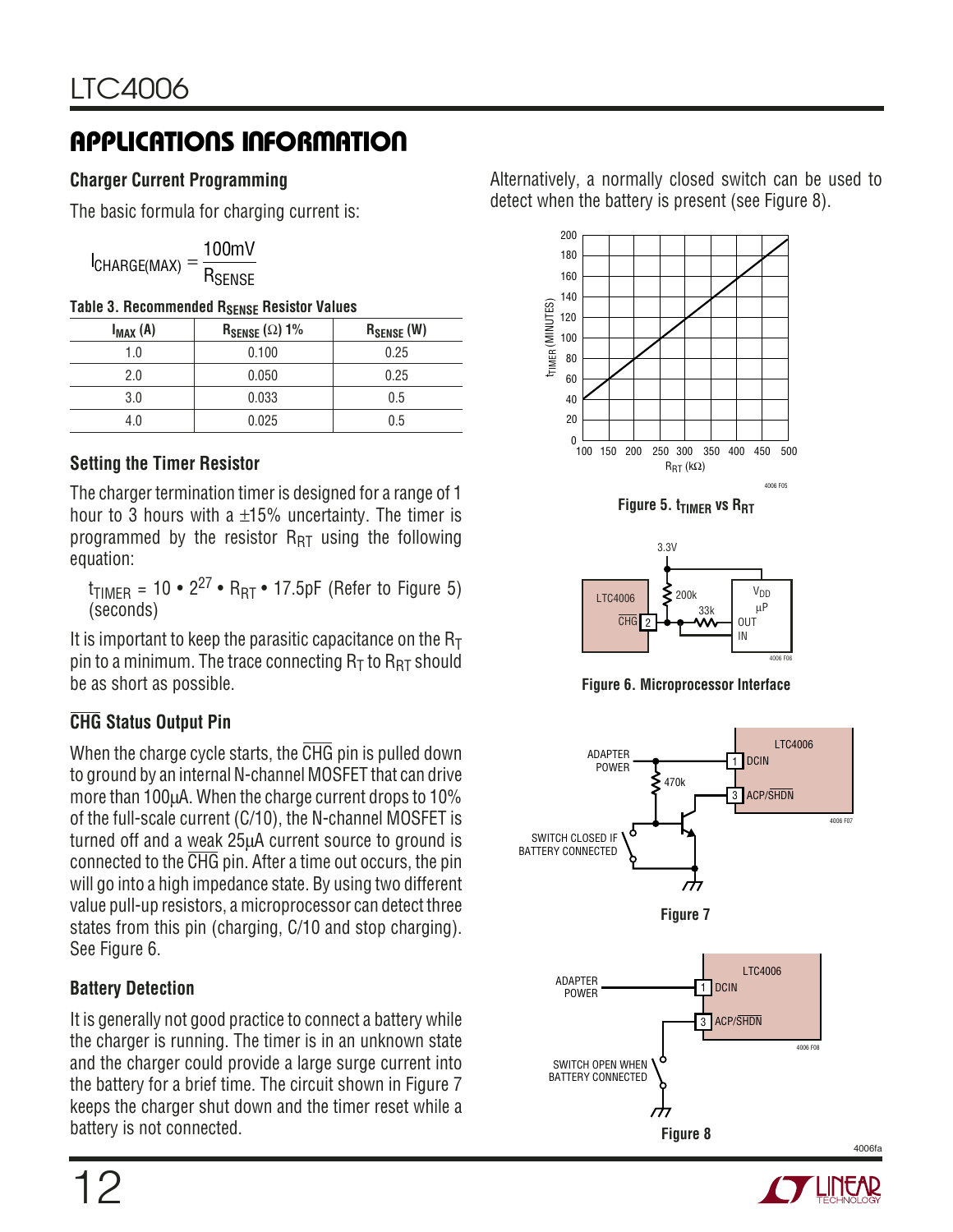### **Soft-Start**

The LTC4006 is soft started by the 0.12µF capacitor on the  $I<sub>TH</sub>$  pin. On start-up,  $I<sub>TH</sub>$  pin voltage will rise quickly to 0.5V, then ramp up at a rate set by the internal 40µA pull-up current and the external capacitor. Battery charging current starts ramping up when  $I<sub>TH</sub>$  voltage reaches 0.8V and full current is achieved with  $I<sub>TH</sub>$  at 2V. With a 0.12 $\mu$ F capacitor, time to reach full charge current is about 2ms and it is assumed that input voltage to the charger will reach full value in less than 2ms. The capacitor can be increased up to  $1\mu$ F if longer input start-up times are needed.

#### **Input and Output Capacitors**

The input capacitor (C2) is assumed to absorb all input switching ripple current in the converter, so it must have adequate ripple current rating. Worst-case RMS ripple current will be equal to one half of output charging current. Actual capacitance value is not critical. Solid tantalum low ESR capacitors have high ripple current rating in a relatively small surface mount package, but caution must be used when tantalum capacitors are used for input or output bypass. High input surge currents can be created when the adapter is hot-plugged to the charger or when a battery is connected to the charger. Solid tantalum capacitors have a known failure mechanism when subjected to very high turn-on surge currents. Only Kemet T495 series of "Surge Robust" low ESR tantalums are rated for high surge conditions such as battery to ground.

The relatively high ESR of an aluminum electrolytic for C1, located at the AC adapter input terminal, is helpful in reducing ringing during the hot-plug event. Refer to Application Note 88 for more information.

Highest possible voltage rating on the capacitor will minimize problems. Consult with the manufacturer before use. Alternatives include new high capacity ceramic (at least 20µF) from Tokin, United Chemi-Con/Marcon, et al. Other alternative capacitors include OS-CON capacitors from Sanyo.

The output capacitor (C3) is also assumed to absorb output switching current ripple. The general formula for capacitor current is:

$$
I_{RMS} = \frac{0.29(V_{BAT}) \left(1 - \frac{V_{BAT}}{V_{DCIN}}\right)}{(L1)(f)}
$$

For example:

 $V_{\text{DCIN}}$  = 19V,  $V_{\text{BAT}}$  = 12.6V, L1 = 10µH, and  $f = 300$ kHz,  $I_{RMS} = 0.41$ A.

EMI considerations usually make it desirable to minimize ripple current in the battery leads, and beads or inductors may be added to increase battery impedance at the 300kHz switching frequency. Switching ripple current splits between the battery and the output capacitor depending on the ESR of the output capacitor and the battery impedance. If the ESR of C3 is  $0.2\Omega$  and the battery impedance is raised to  $4\Omega$  with a bead or inductor, only 5% of the current ripple will flow in the battery.

#### **Inductor Selection**

Higher operating frequencies allow the use of smaller inductor and capacitor values. A higher frequency generally results in lower efficiency because of MOSFET gate charge losses. In addition, the effect of inductor value on ripple current and low current operation must also be considered. The inductor ripple current ∆l<sub>l</sub> decreases with higher frequency and increases with higher  $V_{\text{IN}}$ .

$$
\Delta I_L = \frac{1}{(f)(L)} V_{OUT} \bigg( 1 - \frac{V_{OUT}}{V_{IN}} \bigg)
$$

Accepting larger values of  $\Delta I$ <sub>L</sub> allows the use of low inductances, but results in higher output voltage ripple and greater core losses. A reasonable starting point for setting ripple current is  $\Delta I_L = 0.4(I_{MAX})$ . In no case should  $\Delta I_1$  exceed 0.6(I<sub>MAX</sub>) due to limits imposed by I<sub>RFV</sub> and CA1. Remember the maximum  $\Delta I_1$  occurs at the maximum input voltage. In practice 10µH is the lowest value recommended for use.

Lower charger currents generally call for larger inductor values. Use Table 4 as a guide for selecting the correct inductor value for your application.

4006f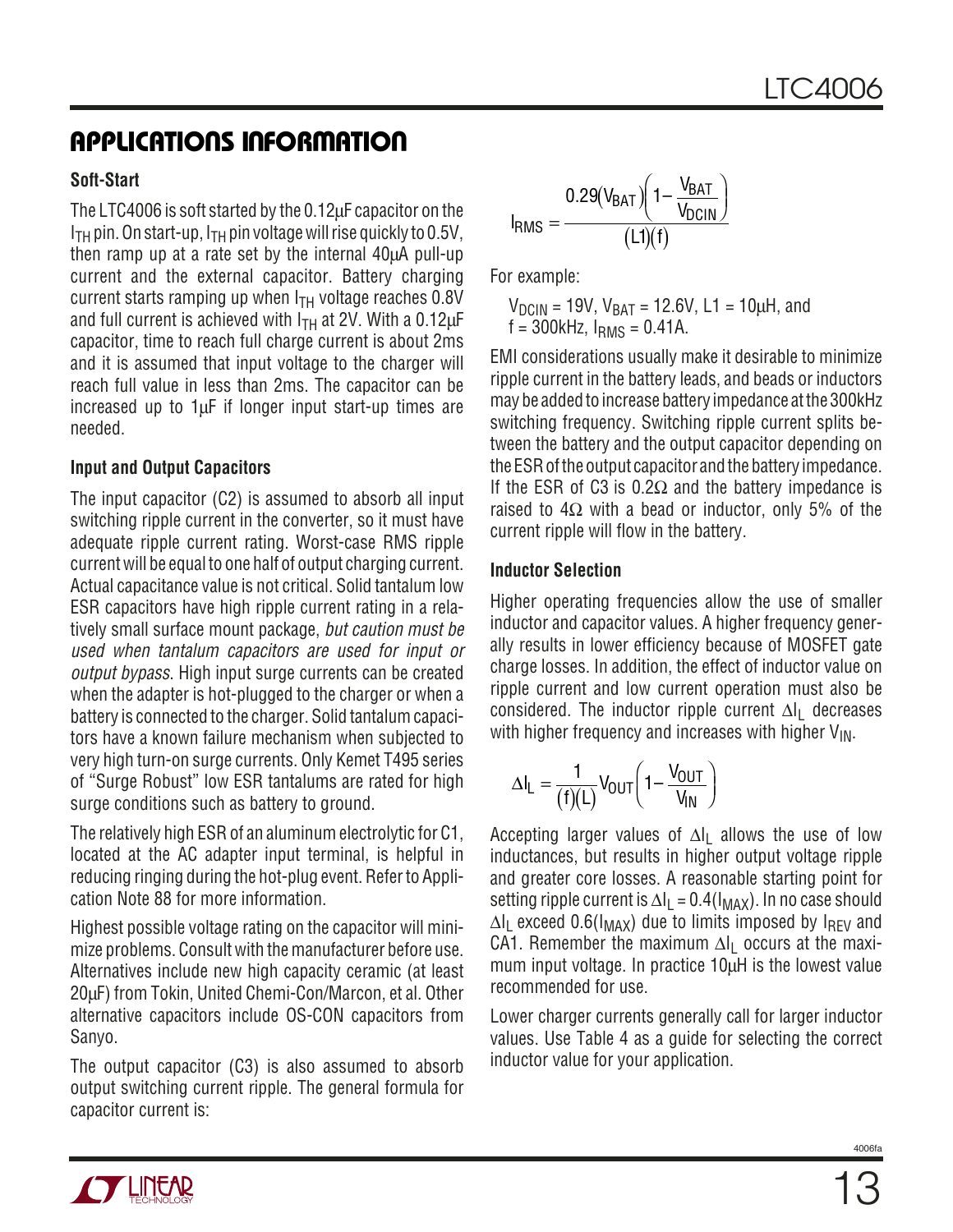**Table 4**

| <b>MAXIMUM</b><br><b>AVERAGE CURRENT (A)</b> | <b>INPUT</b><br><b>VOLTAGE (V)</b> | <b>MINIMUM INDUCTOR</b><br>VALUE (µH) |
|----------------------------------------------|------------------------------------|---------------------------------------|
|                                              | $\leq$ 20                          | $40 + 20%$                            |
|                                              | >20                                | $56 + 20%$                            |
| 2                                            | $\leq$ 20                          | $20 \pm 20\%$                         |
| 2                                            | >20                                | $30 + 20%$                            |
| 3                                            | $\leq$ 20                          | $15 + 20%$                            |
| 3                                            | >20                                | $20 \pm 20\%$                         |
| 4                                            | $\leq$ 20                          | $10 + 20%$                            |
|                                              | >20                                | $15 + 20%$                            |

#### **Charger Switching Power MOSFET and Diode Selection**

Two external power MOSFETs must be selected for use with the charger: a P-channel MOSFET for the top (main) switch and an N-channel MOSFET for the bottom (synchronous) switch.

The peak-to-peak gate drive levels are set internally. This voltage is typically 6V. Consequently, logic-level threshold MOSFETs must be used. Pay close attention to the BV $_{\text{DSS}}$ specification for the MOSFETs as well; many of the logic level MOSFETs are limited to 30V or less.

Selection criteria for the power MOSFETs include the "ON" resistance  $R_{DS(ON)}$ , total gate capacitance  $Q_G$ , reverse transfer capacitance  $C_{RSS}$ , input voltage and maximum output current. The charger is operating in continuous mode at moderate to high currents so the duty cycles for the top and bottom MOSFETs are given by:

Main Switch Duty Cycle =  $V_{OUT}/V_{IN}$ 

Synchronous Switch Duty Cycle =  $(V_{IN} - V_{OUT})/V_{IN}$ .

The MOSFET power dissipations at maximum output current are given by:

 $PMAIN = V_{OUT}/V_{IN}(1^2_{MAX})(1 + \delta \Delta T)R_{DS(ON)}$  $+ k(V^2_{IN})(I_{MAX})(C_{RSS})(f_{OSC})$ 

$$
\text{PSYNC} = (V_{\text{IN}} - V_{\text{OUT}}) / V_{\text{IN}} (l^2_{\text{MAX}}) (1 + \delta \Delta T) R_{\text{DS}(\text{ON})}
$$

Where  $\delta$  is the temperature dependency of  $R_{DS(ON)}$  and k is a constant inversely related to the gate drive current. Both MOSFETs have I<sup>2</sup>R losses while the PMAIN equation includes an additional term for transition losses, which are

highest at high input voltages. For  $V_{IN}$  < 20V the high current efficiency generally improves with larger MOSFETs, while for  $V_{IN}$  > 20V the transition losses rapidly increase to the point that the use of a higher  $R_{DS(ON)}$  device with lower C<sub>RSS</sub> actually provides higher efficiency. The synchronous MOSFET losses are greatest at high input voltage or during a short circuit when the duty cycle in this switch is nearly 100%. The term  $(1 + \delta \Delta T)$  is generally given for a MOSFET in the form of a normalized  $R_{DS(ON)}$  vs temperature curve, but  $\delta = 0.005$ /°C can be used as an approximation for low voltage MOSFETs.  $C_{RSS}$  is usually specified in the MOSFET characteristics; if not, then C<sub>RSS</sub> can be calculated using  $C_{RSS} = Q_{GD}/\Delta V_{DS}$ . The constant  $k = 2$  can be used to estimate the contributions of the two terms in the main switch dissipation equation.

If the charger is to operate in low dropout mode or with a high duty cycle greater than 85%, then the topside P-channel efficiency generally improves with a larger MOSFET. Using asymmetrical MOSFETs may achieve cost savings or efficiency gains.

The Schottky diode D1, shown in the Typical Application on the back page, conducts during the dead-time between the conduction of the two power MOSFETs. This prevents the body diode of the bottom MOSFET from turning on and storing charge during the dead-time, which could cost as much as 1% in efficiency. A 1A Schottky is generally a good size for 4A regulators due to the relatively small average current. Larger diodes can result in additional transition losses due to their larger junction capacitance.

The diode may be omitted if the efficiency loss can be tolerated.

### **Calculating IC Power Dissipation**

The power dissipation of the LTC4006 is dependent upon the gate charge of the top and bottom MOSFETs  $(Q<sub>G1</sub>$  and  $Q<sub>G2</sub>$  respectively). The gate charge is determined from the manufacturer's data sheet and is dependent upon both the gate voltage swing and the drain voltage swing of the MOSFET. Use 6V for the gate voltage swing and  $V_{DC}$  for the drain voltage swing.

$$
P_D = V_{DCIN} \bullet (f_{OSC} (Q_{G1} + Q_{G2}) + I_{DCIN})
$$

![](_page_13_Picture_21.jpeg)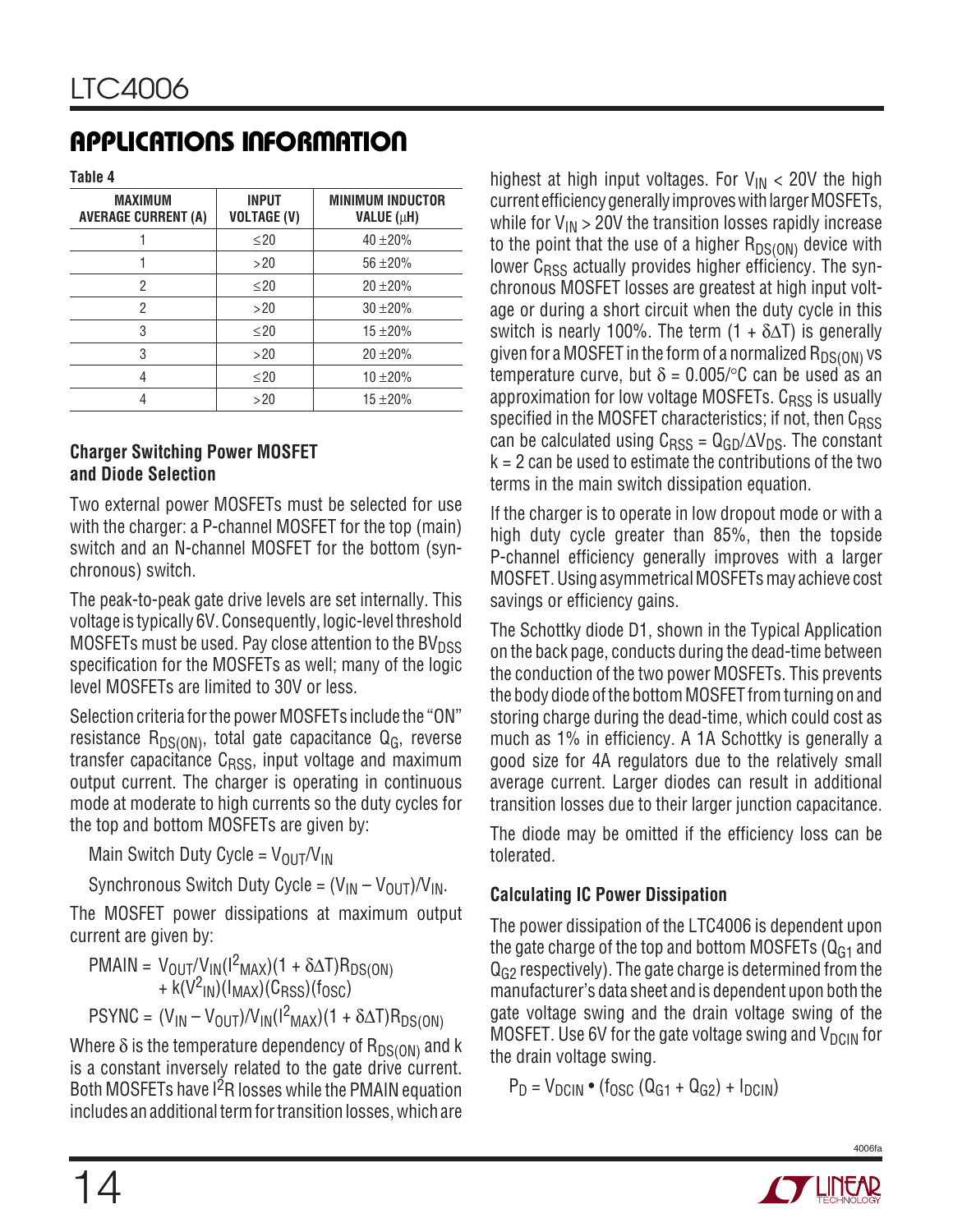Example:

 $V_{DCIN}$  = 19V,  $f_{OSC}$  = 345kHz,  $Q_{G1}$  =  $Q_{G2}$  = 15nC. PD = 292mW  $I_{DCIN} = 5mA$ 

### **Adapter Limiting**

An important feature of the LTC4006 is the ability to automatically adjust charging current to a level which avoids overloading the wall adapter. This allows the product to operate at the same time that batteries are being charged without complex load management algorithms. Additionally, batteries will automatically be charged at the maximum possible rate of which the adapter is capable.

This feature is created by sensing total adapter output current and adjusting charging current downward if a preset adapter current limit is exceeded. True analog control is used, with closed-loop feedback ensuring that adapter load current remains within limits. Amplifier CL1 in Figure 9 senses the voltage across  $R_{Cl}$ , connected

![](_page_14_Figure_7.jpeg)

**Figure 9. Adapter Current Limiting**

| Table 5. Common R <sub>CL</sub> Resistor Values |  |  |  |
|-------------------------------------------------|--|--|--|
|-------------------------------------------------|--|--|--|

between the CLP and DCIN pins. When this voltage exceeds 100mV, the amplifier will override programmed charging current to limit adapter current to 100mV/ $R_{Cl}$ . A lowpass filter formed by 5kΩ and 15nF is required to eliminate switching noise. If the current limit is not used, CLP should be connected to CLN.

#### **Setting Input Current Limit**

To set the input current limit, you need to know the minimum wall adapter current rating. Subtract 7% for the input current limit tolerance and use that current to determine the resistor value.

 $R_{CI}$  = 100mV/I<sub>LIM</sub>  $I_{LIM}$  = Adapter Min Current – (Adapter Min Current • 7%)

As is often the case, the wall adapter will usually have at least a +10% current limit margin and many times one can simply set the adapter current limit value to the actual adapter rating (see Figure 9).

#### **Designing the Thermistor Network**

There are several networks that will yield the desired function of voltage vs temperature needed for proper operation of the thermistor. The simplest of these is the voltage divider shown in Figure 10. Unfortunately, since the HIGH/LOW comparator thresholds are fixed internally, there is only one thermistor type that can be used in this network; the thermistor must have a HIGH/LOW resistance ratio of 1:7. If this happy circumstance is true for

| <b>1 ANIE J. COMMUNI NATIONAL AND AND ANIES</b> |                                  |                                    |                         |                                            |                                       |  |  |
|-------------------------------------------------|----------------------------------|------------------------------------|-------------------------|--------------------------------------------|---------------------------------------|--|--|
| <b>ADAPTER</b><br><b>RATING (A)</b>             | -7% ADAPTER<br><b>RATING (A)</b> | <b>RCL VALUE*</b><br>$(\Omega)$ 1% | <b>RCL</b><br>LIMIT (A) | <b>RCL POWER</b><br><b>DISSIPATION (W)</b> | <b>RCL POWER</b><br><b>RATING (W)</b> |  |  |
| 1.5                                             | 1.40                             | 0.068                              | 1.47                    | 0.15                                       | 0.25                                  |  |  |
| 1.8                                             | 1.67                             | 0.062                              | 1.61                    | 0.16                                       | 0.25                                  |  |  |
| 2.0                                             | 1.86                             | 0.051                              | 1.96                    | 0.20                                       | 0.25                                  |  |  |
| 2.3                                             | 2.14                             | 0.047                              | 2.13                    | 0.21                                       | 0.25                                  |  |  |
| 2.5                                             | 2.33                             | 0.043                              | 2.33                    | 0.23                                       | 0.50                                  |  |  |
| 2.7                                             | 2.51                             | 0.039                              | 2.56                    | 0.26                                       | 0.50                                  |  |  |
| 3.0                                             | 2.79                             | 0.036                              | 2.79                    | 0.28                                       | 0.50                                  |  |  |
| 3.3                                             | 3.07                             | 0.033                              | 3.07                    | 0.31                                       | 0.50                                  |  |  |
| 3.6                                             | 3.35                             | 0.030                              | 3.35                    | 0.33                                       | 0.50                                  |  |  |
| 4.0                                             | 3.72                             | 0.027                              | 3.72                    | 0.37                                       | 0.50                                  |  |  |

\* Rounded to nearest 5% standard step value. Many non-standard values are popular.

![](_page_14_Picture_19.jpeg)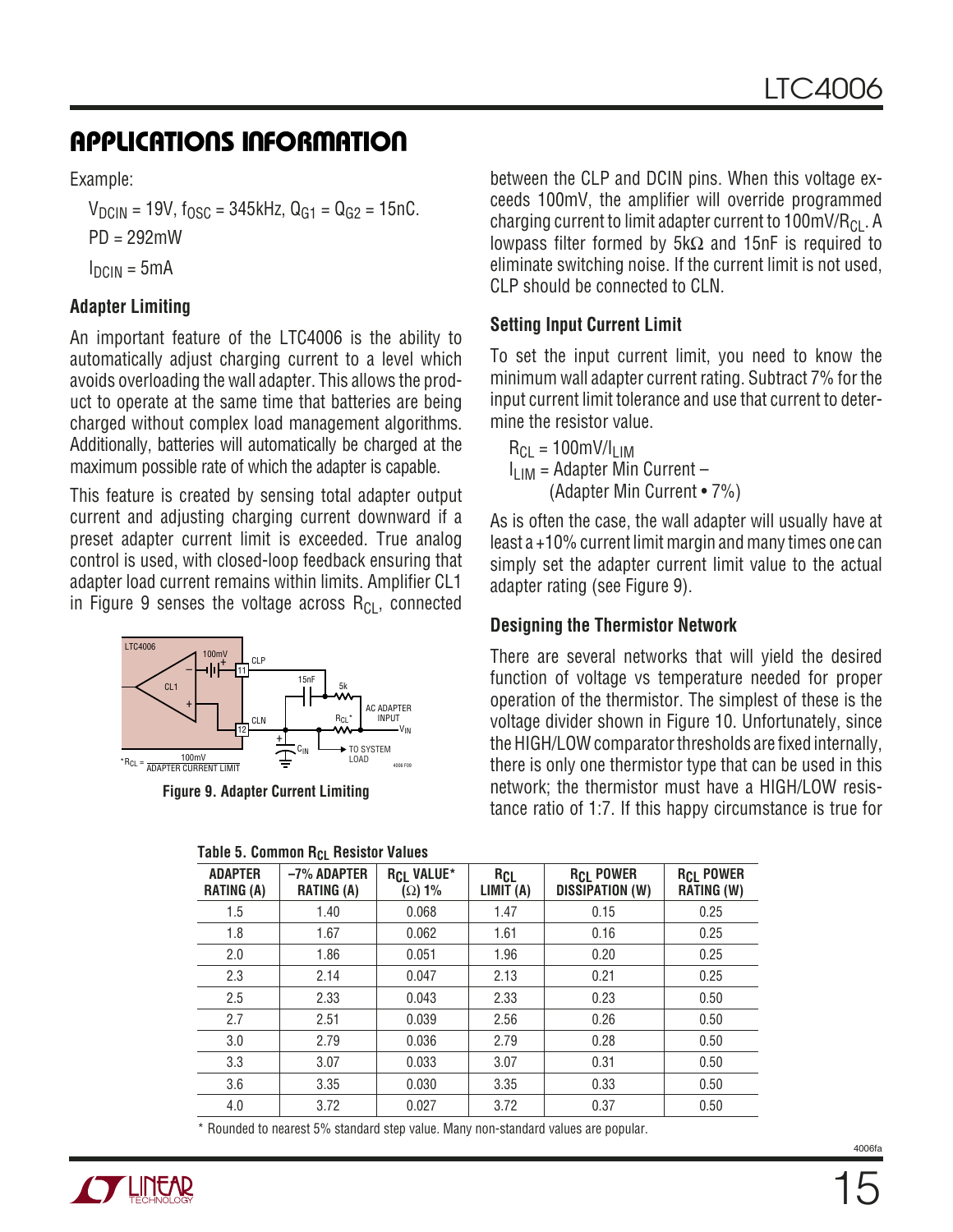![](_page_15_Figure_2.jpeg)

**Figure 10. Voltage Divider Thermistor Network Figure 11. General Thermistor Network**

you, then simply set  $R9 = R_{TH(LOW)}$ 

If you are using a thermistor that doesn't have a 1:7 HIGH/ LOW ratio, or you wish to set the HIGH/LOW limits to different temperatures, then the more generic network in Figure 11 should work.

Once the thermistor,  $R_{TH}$ , has been selected and the thermistor value is known at the temperature limits, then resistors R9 and R9A are given by:

For NTC thermistors:

$$
R9 = 6 R_{TH(LOW)} \cdot R_{TH(HIGH)}/(R_{TH(LOW)} - R_{TH(HIGH)})
$$

 $R9A = 6 R<sub>TH(LOW)</sub> • R<sub>TH(HIGH)</sub>/(R<sub>TH(LOW)</sub> – 7 • R<sub>TH(HIGH)</sub>)$ where  $R_{TH(LOW)} > 7 \cdot R_{TH(HIGH)}$ 

For PTC thermistors:

 $R9 = 6 R<sub>TH(LOW)</sub>$  •  $R<sub>TH(HIGH)</sub>/(R<sub>TH(HIGH)</sub> - R<sub>TH(LOW)</sub>)$ 

 $R9A = 6 R<sub>TH(LOW)</sub>$  •  $R<sub>TH(HIGH)</sub>$  $(R<sub>TH(HIGH)</sub> - 7$  •  $R<sub>TH(LOW)</sub>$ ) where  $R_{TH(HIGH)} > 7R_{TH(LOW)}$ 

Example #1: 10k $\Omega$  NTC with custom limits

```
TLOW = 0^{\circ}C, THIGH = 50^{\circ}C
R_{TH} = 10k at 25\degreeC,
R_{TH(10W)} = 32.582k at 0°C
R_{TH(HIGH)} = 3.635k at 50\degreeC
R9 = 24.55k \rightarrow 24.3k (nearest 1% value)
R9A = 99.6k \rightarrow 100k (nearest 1% value)
```
### Example #2: 100kΩ NTC

TLOW =  $5^{\circ}$ C, THIGH =  $50^{\circ}$ C  $R_{TH}$  = 100k at 25 $\degree$ C,  $R_{TH(LOW)} = 272.05k$  at 5°C  $R_{TH(HIGH)} = 33.195k$  at 50 °C  $R9 = 226.9k \rightarrow 226k$  (nearest 1% value) R9A = 1.365M  $\rightarrow$  1.37M (nearest 1% value) Example #3: 22kΩ PTC

TLOW =  $0^{\circ}$ C, THIGH =  $50^{\circ}$ C

![](_page_15_Figure_18.jpeg)

 $R_{TH}$  = 22k at 25°C,  $R_{TH(LOW)} = 6.53k$  at 0°C  $R_{TH(HIGH)} = 61.4k$  at 50 $\degree$ C  $R9 = 43.9k \rightarrow 44.2k$  (nearest 1% value)  $R9A = 154k$ 

### **Sizing the Thermistor Hold Capacitor**

During the hold interval, C7 must hold the voltage across the thermistor relatively constant to avoid false readings. A reasonable amount of ripple on NTC during the hold interval is about 10mV to 15mV. Therefore, the value of C7 is given by:

$$
C7 = t_{HOLD}/(R9/7 \cdot -\ln(1 - 8 \cdot 15mV/4.5V))
$$
  
= 10 \cdot R\_{RT} \cdot 17.5pF/(R9/7 \cdot -\ln(1 - 8 \cdot 15mV/4.5V))

Example:

 $R9 = 24.3k$  $R_{\text{RT}}$  = 309k (~2 hour timer)  $C7 = 0.57 \mu F \rightarrow 0.56 \mu F$  (nearest value)

### **Disabling the Thermistor Function**

If the thermistor is not needed, connecting a resistor between DCIN and NTC will disable it. The resistor should be sized to provide at least 10µA with the minimum voltage applied to DCIN and 10V at NTC. Do not exceed 30µA into NTC. Generally, a 301k resistor will work for DCIN less than 15V. A 499k resistor is recommended for DCIN between 15V and 24V.

### **Optional Simple Battery Discharge Path Circuit**

It is NOT recommended that one permit battery current to flow backwards through  $R_{\text{SENSE}}$ , inductor and out the TGATE MOSFET internal diode to reach  $V_{\text{OUT}}$ . The TGATE MOSFET is off when  $V_{IN}$  <  $V_{BAT}$ . Figure 12 shows an optional high efficiency discharge path for the battery such that  $V_{\text{OUT}}$  power comes from lossless "diode or" of  $V_{\text{IN}}$  and  $V_{\text{BAT}}$ . Normally when  $V_{IN} > V_{BAT}$ , P-channel MOSFET Q1B  $V_{GS}$  =

![](_page_15_Picture_30.jpeg)

![](_page_15_Picture_32.jpeg)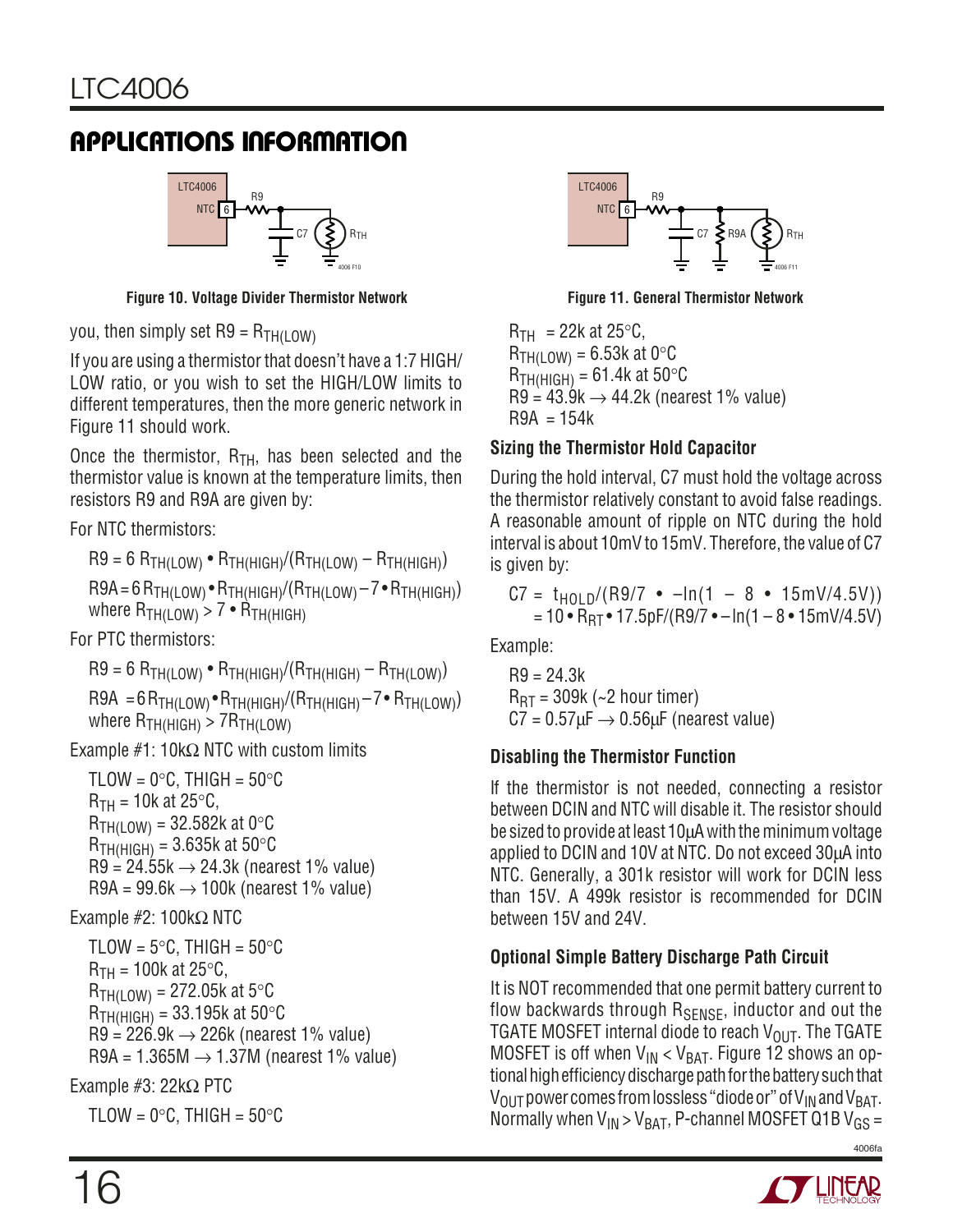![](_page_16_Figure_2.jpeg)

**Figure 12. Optional Simple High Efficiency Battery Discharge Path**

0V keeping Q1B in the off state while P-channel MOSFET Q1A is on. If  $V_{IN}$  were to suddenly go away, Q1B internal diode will provide a passive but instant discharge path for battery current to reach  $V_{\text{OUT}}$  and hold up the load. Q1B internal diode has the same current rating as the FET itself, but has a very high  $V_f$  of about a volt such that heat will quickly build up in Q1B if left alone. However as  $V_{IN}$ 's voltage falls below V<sub>BAT</sub> by Q1B's V<sub>GS</sub> threshold, Q1B will then turn on shorting out its internal diode removing both the heat and voltage losses created by the diode. When  $V_{IN}$  falls to zero volts, Q1B gate will be driven to the same voltage as  $V_{BAT}$  providing the lowest possible RDS<sub>ON</sub> value. A zener diode along with a 100k resistor in series with the Q1B gate protects the gate from any hazardous voltage spikes that can exceed Q1B maximum permissible  $V_{GS}$  voltage. The zener voltage rating must be less than  $Q1BV_{GS(MAX)}$  voltage but greater than  $V_{BAT}$ .

Since Q1A and Q1B are always at opposite states and share the same load, it is often advantagous to combine both FETs into a single package and save PCB space. The  $P_D$  rate of the FET that is on is enhanced when the other FET is off. The choice of a combined Q1 should take into account the highest load current conditions of both paths and choose whichever is greater as the driving force behind the MOSFET

selection. If the  $V_{IN}$  supply is going to collapse very slowly such that Q1B is not turned on quickly enough for the given load and stay within its  $P_D$  limits, you should install a suitable Schottky diode in parallel with Q1B.

### **PCB Layout Considerations**

For maximum efficiency, the switch node rise and fall times should be minimized. To prevent magnetic and electrical field radiation and high frequency resonant problems, proper layout of the components connected to the IC is essential. (See Figure 13.) Here is a PCB layout priority list for proper layout. Layout the PCB using this specific order.

- 1. Input capacitors need to be placed as close as possible to switching FET's supply and ground connections. Shortest copper trace connections possible. These parts must be on the same layer of copper. Vias must not be used to make this connection.
- 2. The control IC needs to be close to the switching FET's gate terminals. Keep the gate drive signals short for a clean FET drive. This includes IC supply pins that connect to the switching FET source pins. The IC can be placed on the opposite side of the PCB relative to above.
- 3. Place inductor input as close as possible to switching FET's output connection. Minimize the surface area of this trace. Make the trace width the minimum amount needed to support current—no copper fills or pours. Avoid running the connection using multiple layers in parallel. Minimize capacitance from this node to any other trace or plane.

![](_page_16_Figure_12.jpeg)

![](_page_16_Picture_14.jpeg)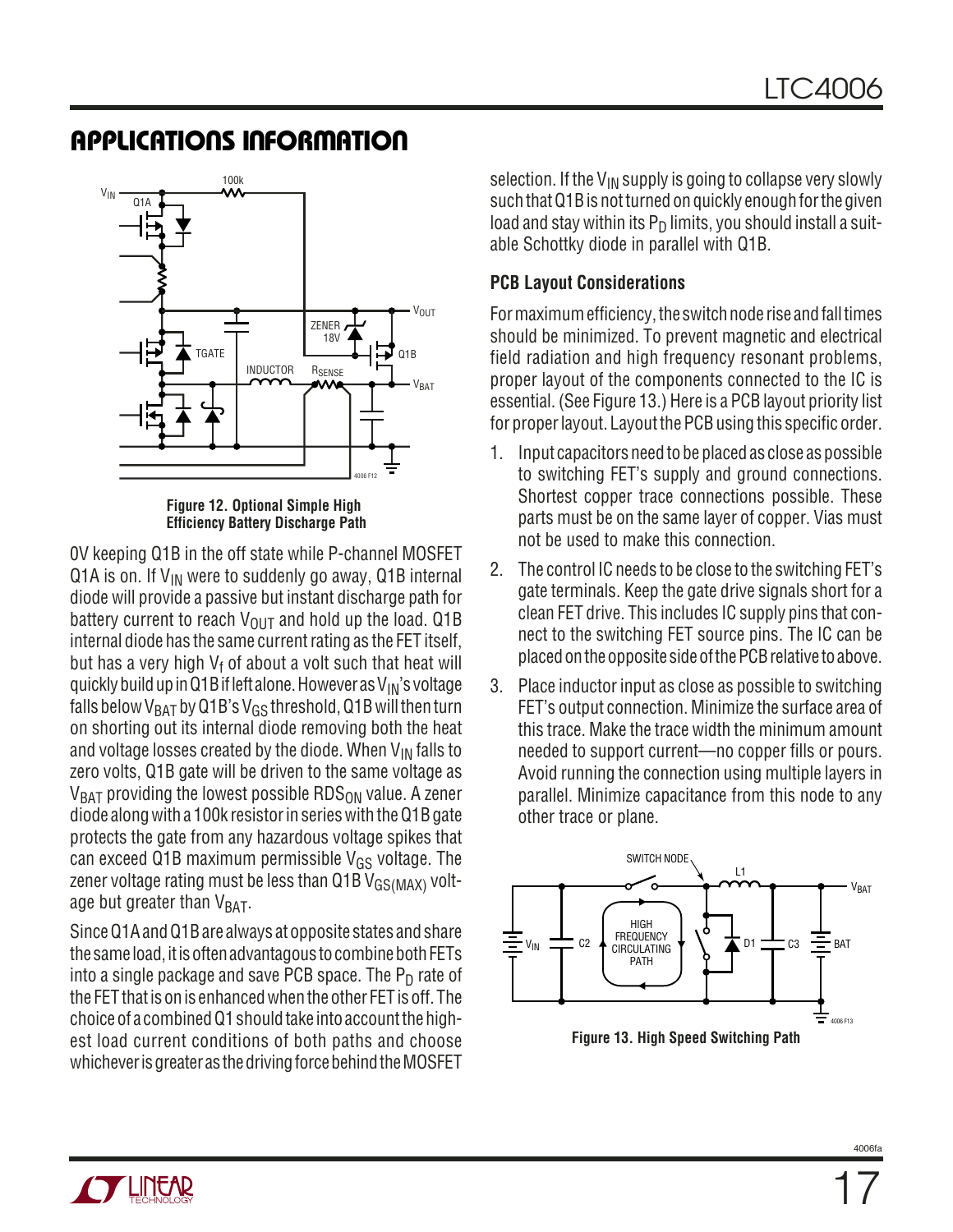- 4. Place the output current sense resistor right next to the inductor output but oriented such that the IC's current sense feedback traces going to resistor are not long. The feedback traces need to be routed together as a single pair on the same layer at any given time with smallest trace spacing possible. Locate any filter component on these traces next to the IC and not at the sense resistor location.
- 5. Place output capacitors next to the sense resistor output and ground.
- 6. Output capacitor ground connections need to feed into same copper that connects to the input capacitor ground before tying back into system ground.

### **General Rules**

7. Connection of switching ground to system ground or internal ground plane should be single point. If the system has an internal system ground plane, a good way to do this is to cluster vias into a single star point to make the connection.

- 8. Route analog ground as a trace tied back to IC ground (analog ground pin if present) before connecting to any other ground. Avoid using the system ground plane. CAD trick: make analog ground a separate ground net and use a 0Ω resistor to tie analog ground to system ground.
- 9. A good rule of thumb for via count for a given high current path is to use 0.5A per via. Be consistent.
- 10. If possible, place all the parts listed above on the same PCB layer.
- 11. Copper fills or pours are good for all power connections except as noted above in Rule 3. You can also use copper planes on multiple layers in parallel too—this helps with thermal management and lower trace inductance improving EMI performance further.
- 12. For best current programming accuracy provide a Kelvin connection from R<sub>SENSE</sub> to CSP and BAT. See Figure 13 as an example.

It is important to keep the parasitic capacitance on the  $R_T$ , CSP and BAT pins to a minimum. The traces connecting these pins to their respective resistors should be as short as possible.

![](_page_17_Figure_13.jpeg)

**Figure 14. Kelvin Sensing of Charging Current**

![](_page_17_Picture_15.jpeg)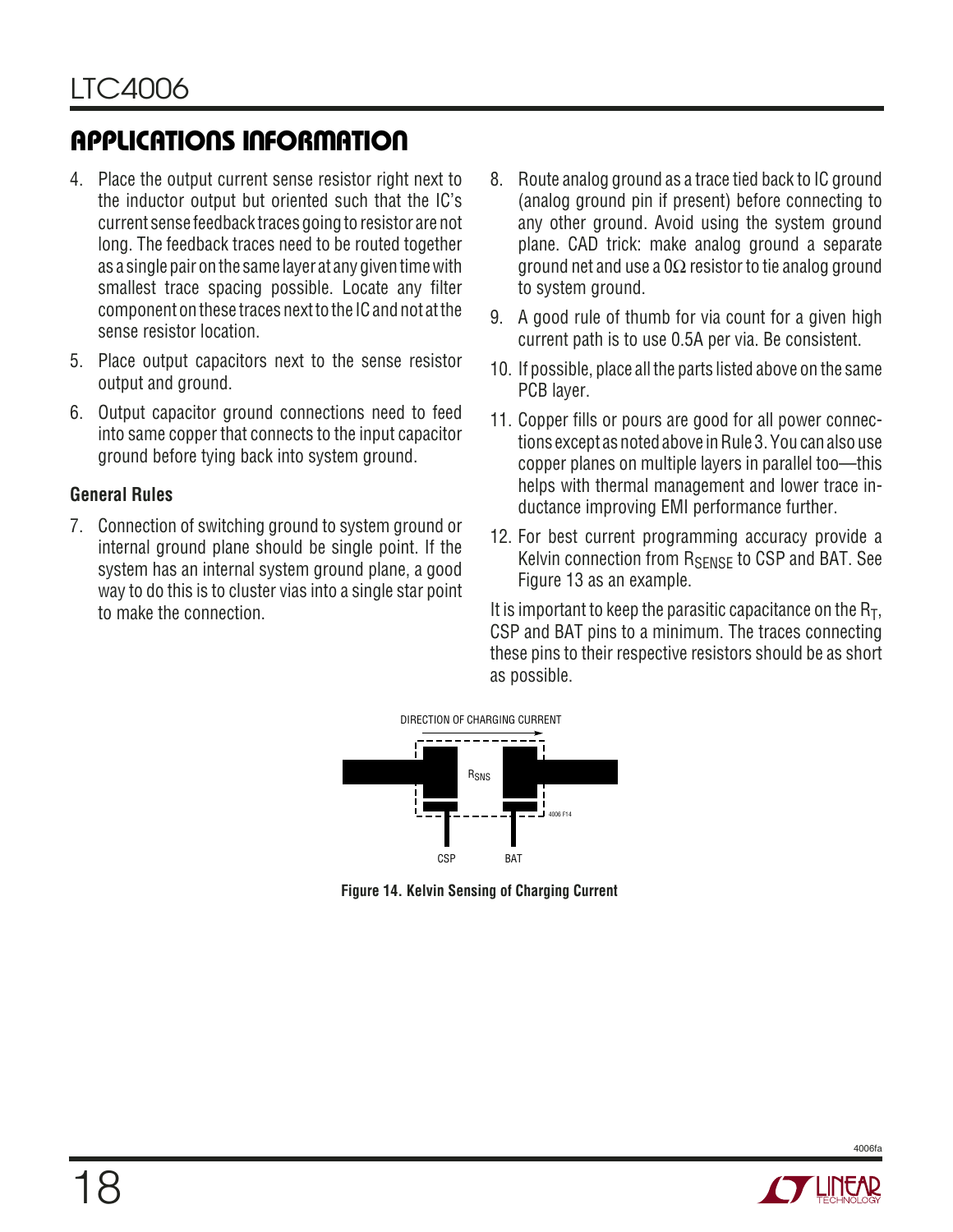### **PACKAGE DESCRIPTION U**

**GN Package 16-Lead Plastic SSOP (Narrow .150 Inch)** (Reference LTC DWG # 05-08-1641)

![](_page_18_Figure_3.jpeg)

![](_page_18_Figure_4.jpeg)

NOTE:

- 1. CONTROLLING DIMENSION: INCHES
- INCHES 2. DIMENSIONS ARE IN (MILLIMETERS)
- 3. DRAWING NOT TO SCALE
- \*DIMENSION DOES NOT INCLUDE MOLD FLASH. MOLD FLASH SHALL NOT EXCEED 0.006" (0.152mm) PER SIDE
- \*\*DIMENSION DOES NOT INCLUDE INTERLEAD FLASH. INTERLEAD FLASH SHALL NOT EXCEED 0.010" (0.254mm) PER SIDE

![](_page_18_Figure_11.jpeg)

![](_page_18_Figure_12.jpeg)

![](_page_18_Picture_13.jpeg)